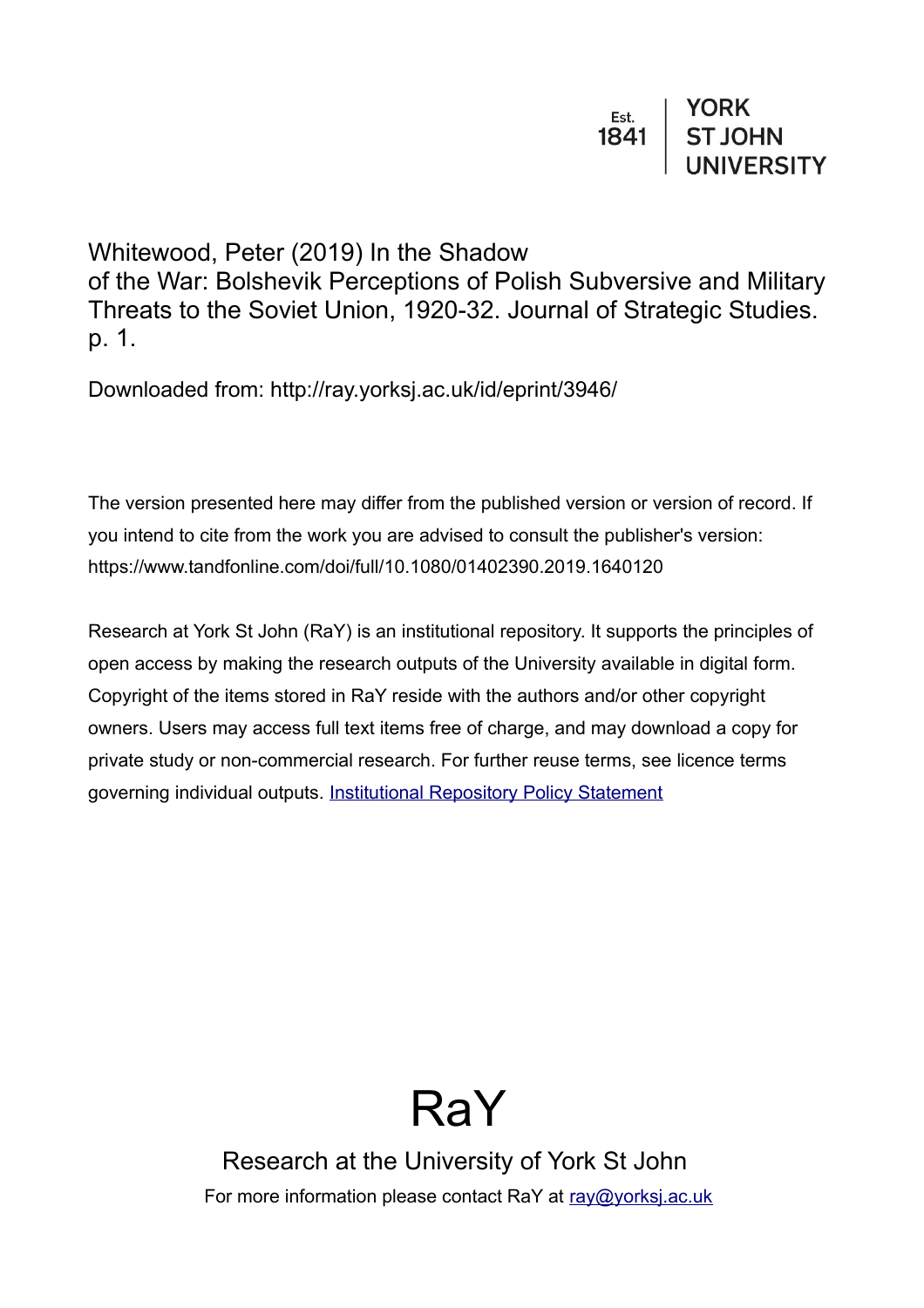# **In the Shadow of the War: Bolshevik Perceptions of Polish Subversive and Military Threats to the Soviet Union, 1920-32**

**Peter Whitewood**

#### **Abstract:**

This article examines Soviet perceptions of subversive and military threats from Poland to the Soviet Union in the 1920s and early 1930s. Drawing on archival materials from the Soviet foreign ministry, Communist Party leadership and security organs, it shows how the Soviet leadership held exaggerated fears about Polish threats to the Soviet western border regions and military intervention. A pattern of misperception stemmed from the Bolshevik defeat to Poland in the 1919-1920 Soviet-Polish War, which rather than moderating the early Soviet regime ultimately encouraged more widespread use of state violence and provided further rationale for Stalin's 'Revolution from Above'.

**Keywords**: Soviet Union, Poland, war scare, industrialisation, collectivisation, Ukraine

At the end of the 1920s and early 1930s, Iosif Stalin and his inner circle were increasingly preoccupied with a potential military threat from Poland and the security of the Soviet Union's western border regions. The vulnerability of Soviet Ukraine was a special point of concern. On 11 August 1932, Stalin fired off a telegram to his close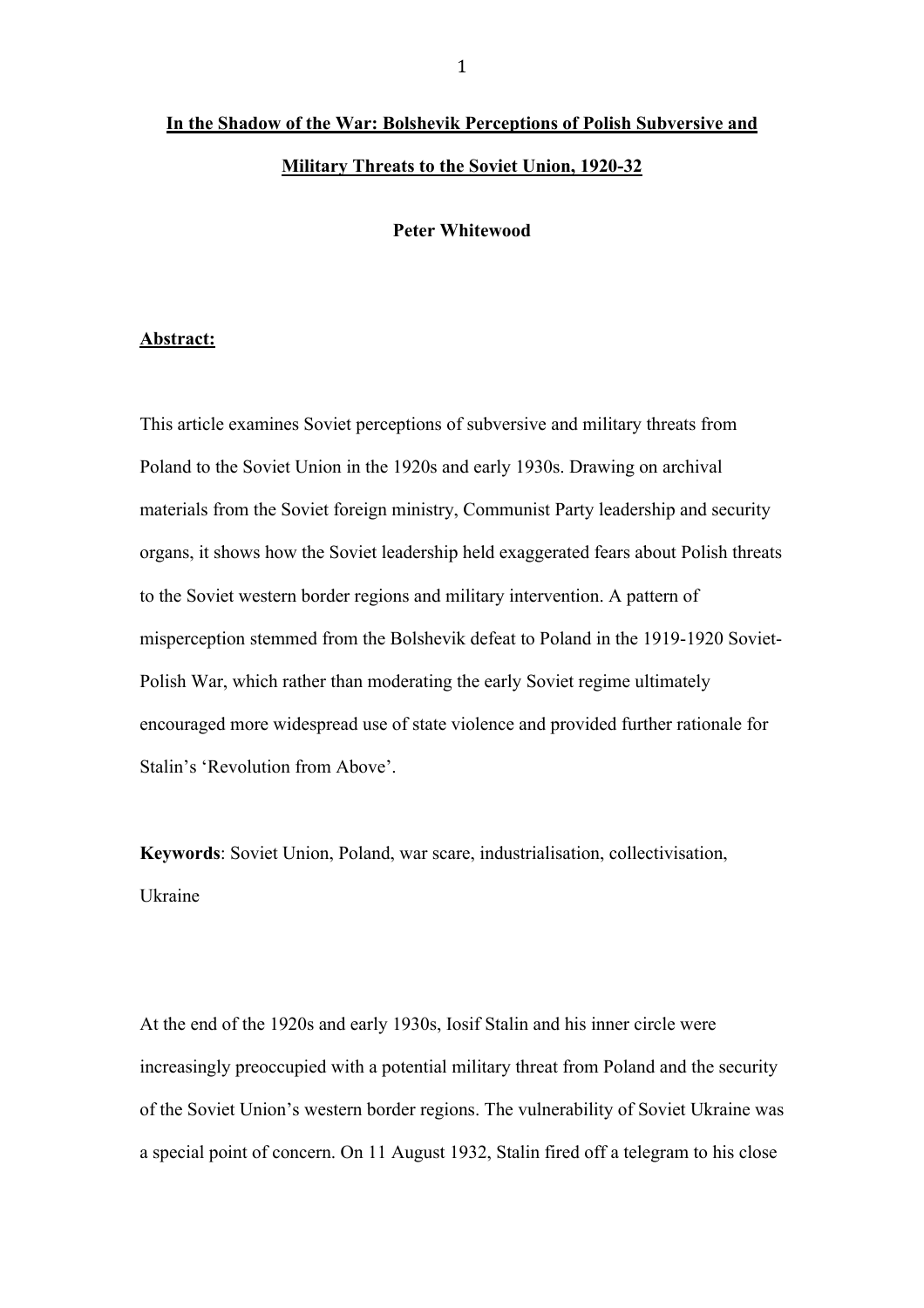ally Lazar Kaganovich warning of the risk of losing Ukraine to Poland. Highly critical of the local communist leadership, Stalin claimed that Polish subversives had infiltrated the party ranks and were taking advantage of ground-level discontents caused by the ongoing collectivisation drive. Stalin wanted new people brought into leadership positions, arguing that the Poles might open 'a front inside (and outside) the party, against the party' if the situation went from bad to worse.<sup>1</sup> Two years earlier, in September 1930, Stalin had expressed similar concerns to another close ally, Viacheslav Molotov, this time about the possible invasion of the Soviet Union by Poland and a coalition of hostile states. <sup>2</sup> During these same years, the Soviet political police amassed enormous files from investigations into Polish subversive operations that its agents claimed were active in Ukraine and coordinated by the Polish Military Organisation (POV). These supposed conspiracies apparently had the common goal of preparing the ground for an invasion that would see Ukraine passed from Soviet to Polish control.

Security anxieties about Polish subversion, the vulnerability of Ukraine and a possible invasion spearheaded by Poland had significant impact on the Soviet leadership in the 1920s. Perceived Polish subversive and military threats helped crystallise concerns about the international dangers facing the Soviet Union and cemented fears about a new war among the party elite. These security fears in turn emboldened the political police to launch widespread – and spurious – investigations into the POV in Ukraine. By the late 1920s, the OGPU was claiming that the POV planned to overthrow Soviet power in the republic and that preparations for war were continuous. Even though the POV was in fact long-defunct, the OGPU produced

 

<sup>1</sup> O. V. Khlevniuk et al. (eds.), *Stalin i Kaganovich perepiska. 1931-1936 gg.* (Moscow: Rosspen,

<sup>&</sup>lt;sup>2</sup> Lars T. Lih, Oleg V. Naumov and Oleg V. Khlevniuk (eds.), *Stalin's Letters to Molotov: 1925-1936* (New Haven: Yale University Press, 1995) 208.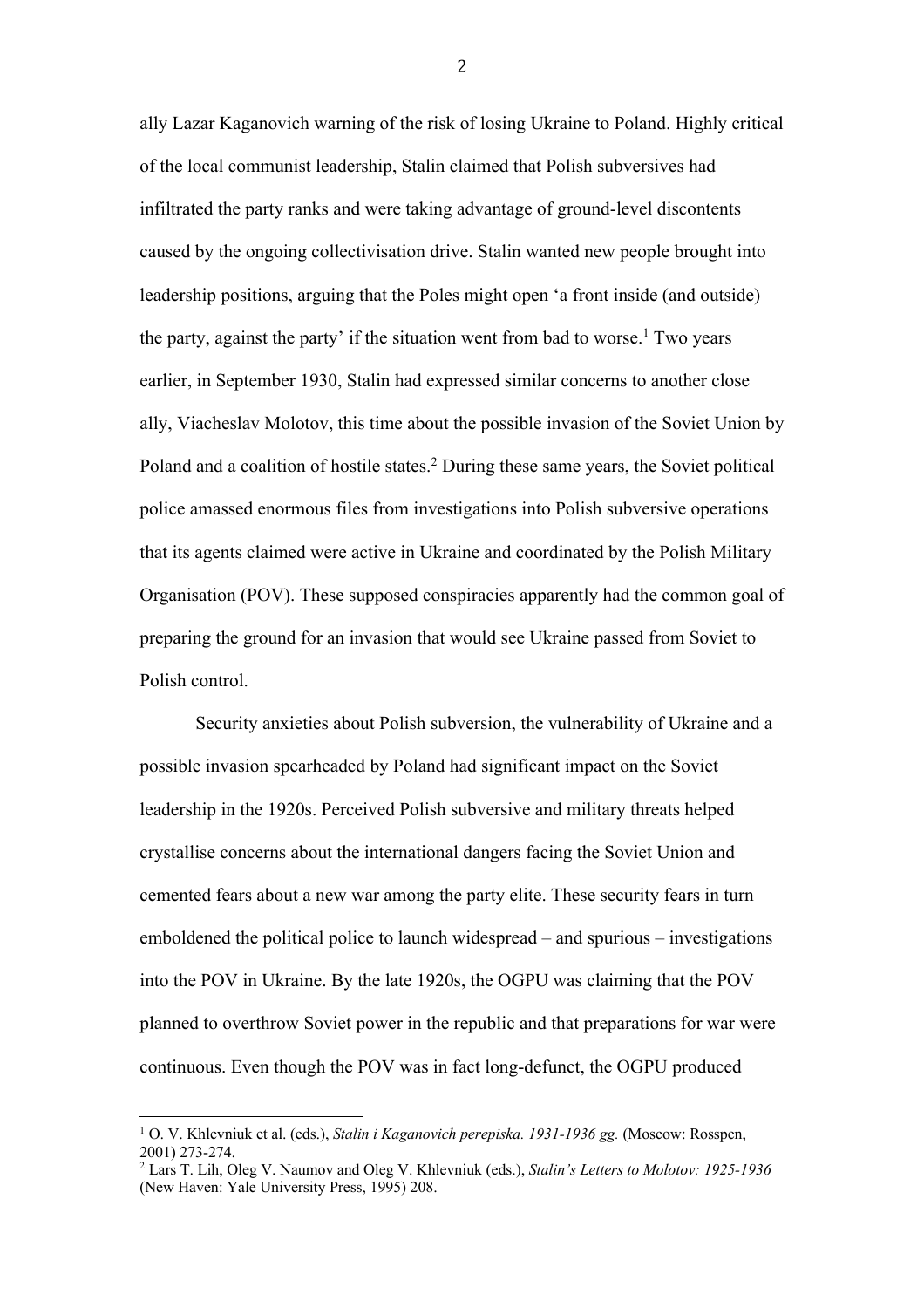masses of documentation on its supposed plots.<sup>3</sup> Soon enough, the Soviet leadership would sanction increasingly radical countermeasures to protect the western regions from being subverted, including mass deportations.

In reality there was no credible military danger to the Soviet Union from Poland in the 1920s even after Józef Piłsudski returned to power in May 1926 through a coup d'état. The Soviet leadership was convinced otherwise for four key reasons. First, Stalin and his inner circle held a view of international affairs that judged the Soviet Union as encircled by hostile capitalist powers committed to its destruction; second, the Bolsheviks' understanding of the disastrous collapse of their offensive at the height of the Soviet-Polish War in summer 1920 had lasting impact; third, the vulnerability of the western border regions, and Ukraine in particular, solidified the credibility of a Polish threat; fourth, the Soviet political police (GPU/OGPU) sounded the alarm about subversive Polish threats to the western border regions – dangers supposedly foreshadowing a future invasion – unremittingly throughout the decade.

Recent research has underlined the centrality of the Soviet borderlands to Stalin's wider security policies. <sup>4</sup> That the use of Soviet state violence in the interwar period overlapped with heightened concerns within Stalin's circle about foreign threats has also been recently demonstrated. <sup>5</sup> This article, however, will underline how perceived Polish subversive and military threats not only became priority issues for the Soviet leadership in the 1920s and early 1930s, but contributed to the trajectory of the early Soviet state during this crucial transitional period. Not least,

 

<sup>&</sup>lt;sup>3</sup> Numerous such reports about Polish subversion and the POV can be found in the Archive of the State Security Services of Ukraine. See for instance, Derzhavnyi haluzevyi arkhiv sluzhby bezpeky Ukraïny (hereafter DHASBU), especially f. 13.

<sup>4</sup> Alfred J. Rieber, *Stalin and the Struggle for Supremacy in Eurasia* (Cambridge: Cambridge University Press, 2015).

<sup>5</sup> David Shearer, 'Stalin at War, 1918-1953: Patterns of Violence and Foreign Threat', *Jahrbücher für Geschichte Osteuropas* 66/2 (2018) 188-217.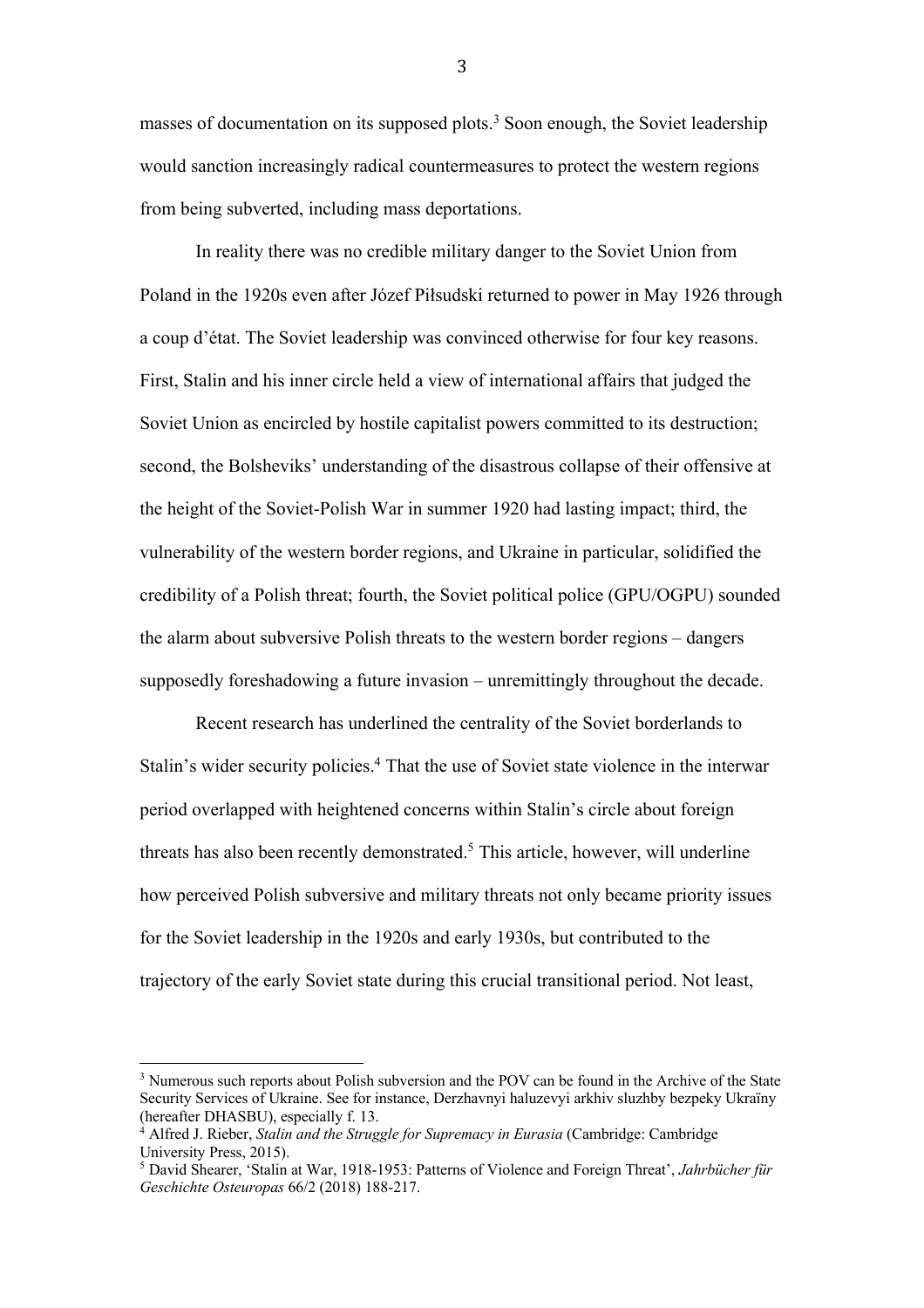fears about Poland were inseparable from the decision to launch industrialisation, and with it the subsequent collectivisation of agriculture.<sup>6</sup> Moreover, the Soviet leadership's perception of an existential threat from Poland and supporting capitalist countries throughout the 1920s and early 1930s encouraged the type of hard-line measures in the western border regions that foreshadowed the more extensive political violence of the late 1930s.

In the short-term, Polish victory in the 1919-20 war has been described as having an moderating effect on the early Bolshevik regime, in terms of providing further impetus behind the launch of the New Economic Policy, central to economic recovery after the civil war, and in pressuring the Bolsheviks to adapt to their international isolation with pragmatism in trade policy and diplomatic relations. 7 While much of this remains true, this article will show that in the longer-term the opposite of moderation actually occurred. The Bolsheviks frequent misperception of the threat from Poland after the Soviet-Polish War, first stemming from a misunderstanding of the nature of the defeat, encouraged heightened fears about military and subversive dangers. A siege mentality quickly took hold. Above all, this provided further rationale for the radical transformation of the Soviet state in the late 1920s and, in the end, justified the increasing use of state violence.

## **The Aftermath of War and the Threat from Polish Subversion**

 

<sup>6</sup> The importance of the connection between the worsening international climate and the launch of industrialisation has previously been drawn by scholars, however, not specifically highlighting the centrality of the perceived Polish military threat to the Soviet Union in the 1920s. See for instance, R. W. Davies, *The Socialist Offensive: The Collectivisation of Soviet Agriculture, 1929-30* (Palgrave Macmillan, 1980) 37. See also David. R. Stone, *Hammer and Rifle: The Militarization of the Soviet Union, 1926-1933* (University Press of Kansas, 2000); Lennart Samuelson, *Plans for Stalin's War Machine: Tukhachevskii and Military-Economic Planning, 1925-1941* (Basingstoke: Macmillan, 2000).

<sup>7</sup> For this suggestion see a classic work on the Soviet-Polish War, Norman Davies, *White Eagle, Red Star: The Polish-Soviet War 1919-1920 and 'The Miracle on the Vistula'* (London: Pimlico, 2003).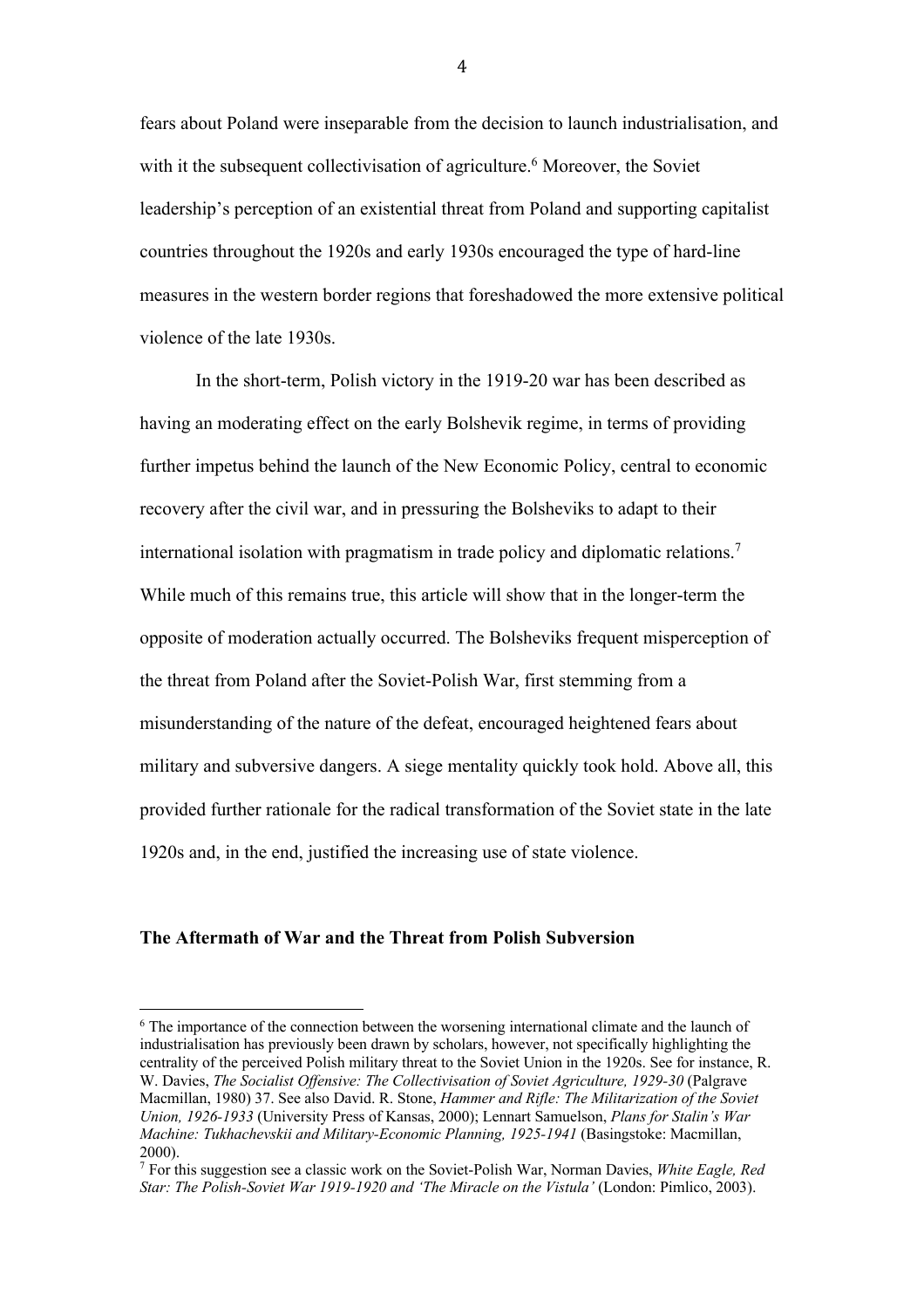To understand why such a fearful view of Poland gained currency among Stalin's circle by the end of the 1920s and early 1930s, it is necessary to go back to immediate aftermath of the Soviet-Polish War of 1919-20. Vladimir Lenin had hoped to use the war as a means of spreading revolution to the industrialised countries of Western Europe. This was regarded as critical to the survival of the October Revolution, which had unexpectedly taken root in Russia. The Bolsheviks were convinced that they would not last long without other international socialist allies. Yet the war against Poland was nothing short of a disaster. The Red Army's rapid and overstretched offensive towards Warsaw failed spectacularly in August 1920 and the counterattack by the Polish military was a blow from which there was no recovery. Critically, however, the Bolsheviks attributed this stunning defeat not solely to Polish military power or to their own strategic errors. They placed as much blame with the British and French governments, whom they believed had closely coordinated the war behind-the-scenes. Both governments had given differing amounts of material assistance to the Poles in 1920 (totalling no small contribution), but the Bolsheviks downplayed Polish agency while exaggerating the involvement of the Entente powers in the war. More often than not, Poland was characterised as a pawn in a worldwide capitalist conspiracy against the revolution. <sup>8</sup> As we shall see, this became an entrenched pattern of thinking in party circles.

The armistice of October 1920 and subsequent peace negotiations between Soviet Russia and Poland did little to improve relations. Even after the Treaty of Riga was signed on 18 March 1921, mutual distrust and diplomatic tensions continued

 

<sup>8</sup> Leon Trotsky frequently accused the Entente of driving Poland into war against Soviet Russia in his public speeches in 1920. See *How the Revolution Armed: The Military Writings and Speeches of Leon Trotsky Vol. 3: Year of the Polish War 1920* (London: New Park, 1981). Also available: https://www.marxists.org/archive/trotsky/1920/military/index.htm.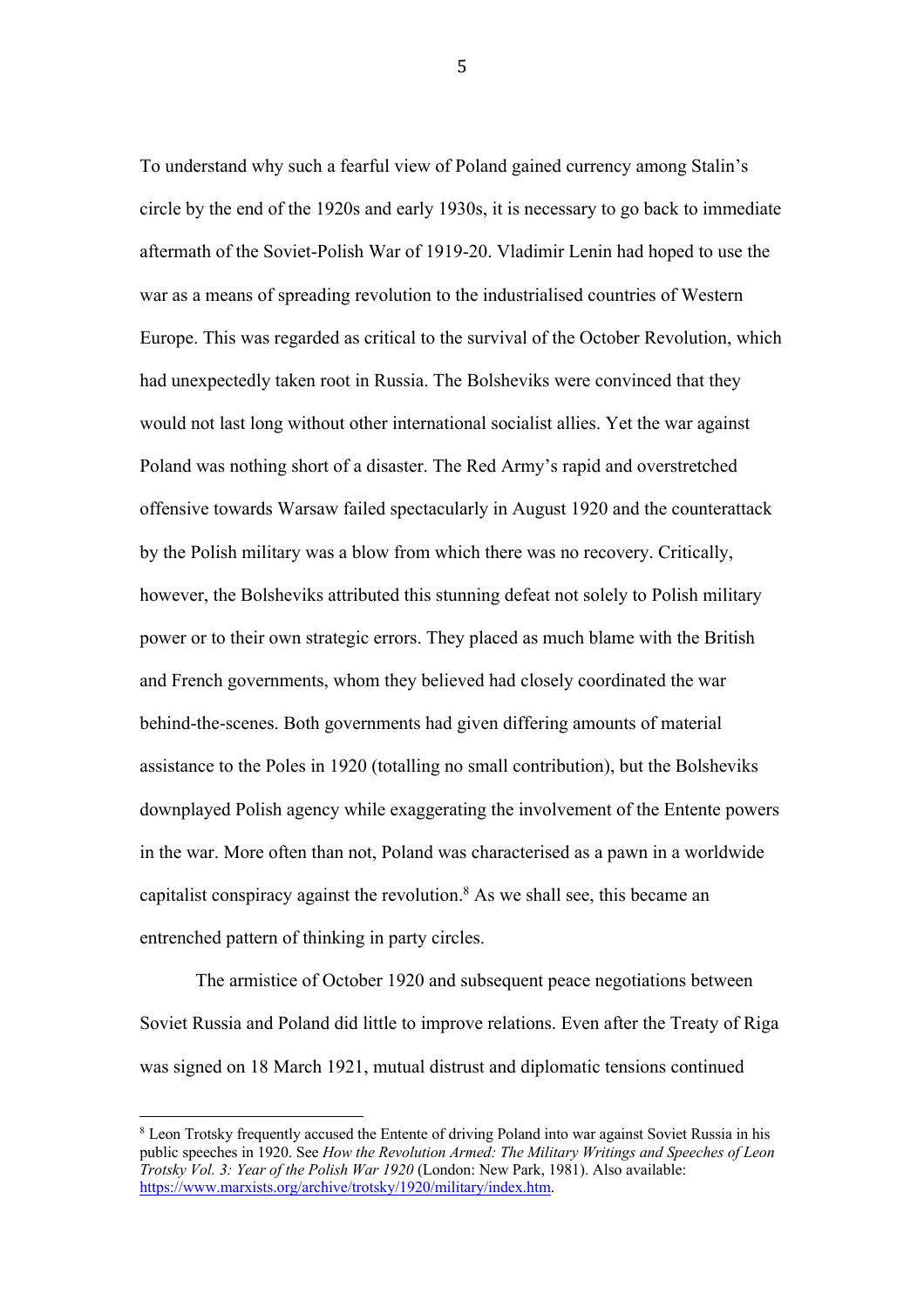unabated, especially concerning the border regions. For the Bolsheviks, and especially the Soviet political police, the Cheka, ongoing Polish subversion and infiltration of the western borderlands was a pressing issue. In the final months of 1920 Cheka agents reported at regular intervals on the activity of Polish spies, subversives and bandits, apparently supported by the Polish government and other hostile powers. At the end of 1920, Cheka agents judged the demarcation zone between Russia and Poland in the west as a hotspot of bandit activity.<sup>9</sup>

The Cheka's attentions focused on the Polish Military Organisation (POV), originally created by Piłsudski during the First World War to carry out sabotage and intelligence operations. The POV remained active in the western border regions until 1921 and, as far as the Cheka was concerned, represented a serious threat. Reports from Cheka operatives from early 1921 describe an apparent infiltration by the POV in Ukraine's major cities, with groups unearthed in Kiev, Odessa, Kharkov, Volyn, among other places.10 Polish agents were said to have coordinated espionage and planned uprisings to disrupt the Soviet rear.11 In response, the Cheka carried out a series of operations from the end of 1920 and claimed major successes. The deputy of the Cheka's Special Departments on the southwestern front, for instance, confidently reported to Cheka leader, Feliks Dzerzhinskii, at the end of November 1920 about the crushing of POV organisations in the Kharkov, Poltava, Pavlograd and Aleksandrovsk regions. 12

<sup>9</sup> A. Berelovich and V. Danilov (eds.), *Sovetskaia derevnaia glaszami VChK-OGPU-NKVD. 1918- 1939. Dokumenty i materialy*. t. 1. 1918-1922 (Moscow: Rosspen, 2000) 363-379.

<sup>10</sup> S. A. Kokin, R. Iu. Podkur and O. S. Rubl'ov (eds.), *Sprava "Pol's'koi Organizatsii Viis'kovoi" v Ukraini. 1920-1938 rr.: Zbirnykh dokumentiv ta materialiv* (Kyiv: Holovna redkolehiia naukovodokumental'noi serii knyh "Reabilitovani istoriieiu", 2011) 42

 

<sup>&</sup>lt;sup>11</sup> Ibid., 38

<sup>&</sup>lt;sup>12</sup> Ibid., 37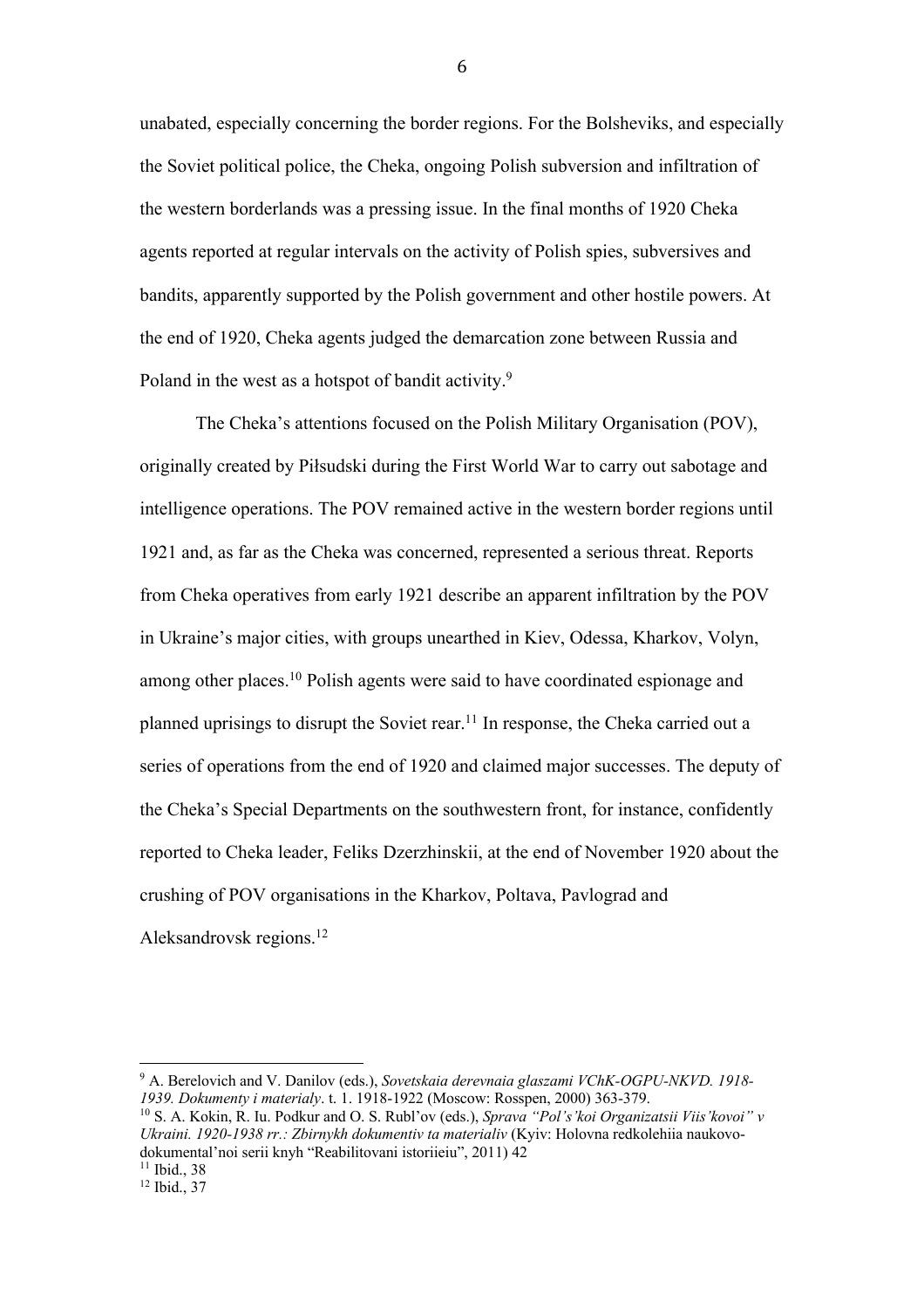Despite these successes, there was no end to calls for further action to be taken against Polish subversives and spies.<sup>13</sup> Complaints about bandit activity in the border regions, with Polish support, did not subside either.14 A likely reason behind the continuing focus on the border regions were Soviet reports that foreign powers were still financing hostile subversive operations. Indeed, in January 1921, a report from the Kiev military district claimed that the Polish government was planning to send 600 agents to Ukraine and that the Entente was involved. <sup>15</sup> Later in June, Artur Artuzov, deputy head of the Cheka's Special Departments, reported to the Red Army leadership about operations carried out against anti-Soviet organisations headed by Russian counterrevolutionary Boris Savinkov. Savinkov had connections in Warsaw, but according to Artuzov, he also received funds from the Entente. As to the nature of the threat, Artuzov reported a familiar story: Savinkov's groups planned uprisings in Soviet territory, including the seizure of transport and communication points. The Red Army had supposedly been infiltrated. In the end, numerous arrests were made in the course of the Cheka's counter operations. 16

Across the board in 1921, the Cheka claimed new discoveries of subversive groups and launched further investigations into POV activity in Ukraine. <sup>17</sup> In June, to

 

<sup>14</sup> In April Dzerzhinskii instructed his subordinates to collect more information about the role of Poland, Romania and other powers in financing banditism. Viktor Chebrikov, *Istoriia sovetskikh organov gosudarstvennoi bezopasnosti: uchebnik.* (Moscow: KGB, 1977) 174. See also Plekhanov and Plekhanov (eds.), *F. E. Dzerzhinskii*, 295.

<sup>17</sup> See investigation of the POV in Kharkov in March 1921, Kokin, Podkur and Rubl'ov (eds.), *Sprava "Pol's'koi Organizatsii Viis'kovoi" v Ukraini.* 59; an investigation in an organisation in May 1921, Chebrikov, *Istoriia sovetskikh organov gosudarstvennoi bezopasnosti*, 171; an investigation from June

1921, Berelovich and Danilov (eds.), *Sovetskaia derevnaia glaszami VChK-OGPU-NKVD.* t. 1, 449. On the Cheka's wider successes against insurgents in Ukraine in 1921, see Jan Jacek Bruski, *Between Prometheism and Realpolitik. Poland and Soviet Ukraine, 1921*-*1926* (Krakow: Jagiellonian University Press, 2016) 102.

<sup>13</sup> A. A. Plekhanov and A. M. Plekhanov (eds.), *F. E. Dzerzhinskii – Predsedatel' VChK–OGPU, 1917–1926. Dokumenty* (Moscow: MFD: Materik, 2007) 258.

<sup>15</sup> Rossiiskii gosudarstvennyi arkhiv sotsial'no-politicheskoi istorii (hereafter RGASPI), f. 17, op. 109, d. 137, l. 1.

<sup>16</sup> Aleksandr Zdanovich, *Pol'skii krest sovetskoi kontrrazvedki: pol'skaia liniia v rabote VChK-NKVD 1918-1938* (Moskva: Kraft+, 2017) 332-334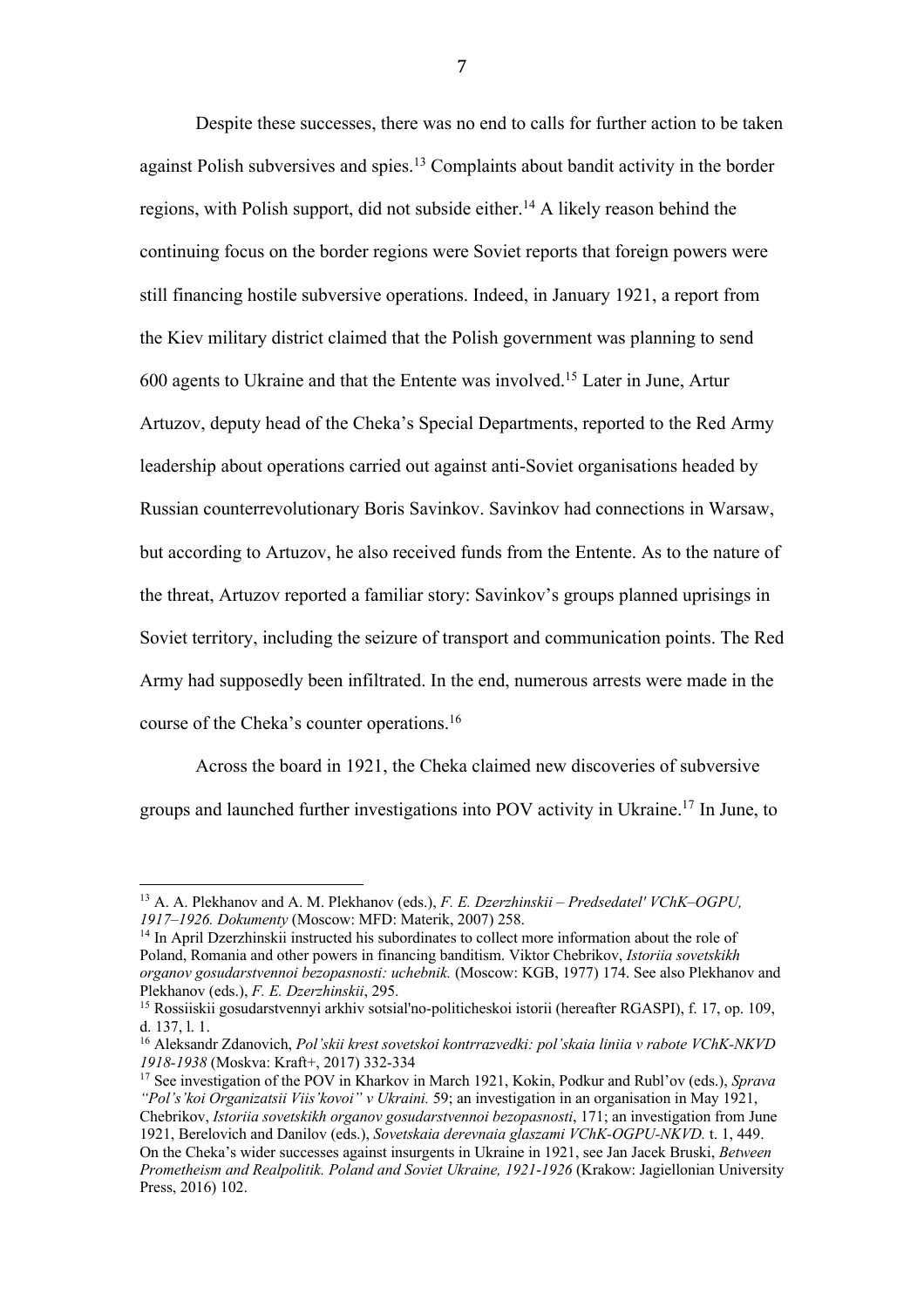support these efforts, the Communist Party of Ukraine called for the mobilisation of Poles into the Ukrainian Cheka.18 In August, the central Cheka leadership ordered that the western borders be strengthened. <sup>19</sup> Evidently, despite the official peace with Poland enshrined in the Treaty of Riga – and the supposed crushing of the POV in early 1921 – there had been little reduction in Soviet concerns about Polish subversion.

The Soviet foreign ministry likewise saw Polish subversion of the western borderlands and Ukraine as a pressing problem. However, Soviet diplomats also recognised the risk of needlessly worsening diplomatic relations when the Treaty of Riga had only just been agreed. People's Commissar for Foreign Affairs, Georgii Chicherin, was mindful about restoring relations with Poland to help the struggling Soviet economy. He tended to downplay talk of a new war and emphasised instead the importance of creating lines of trade. In a letter to the Politburo from September 1921, for instance, Chicherin argued that there was no threat of another conflict with Poland and that the biggest danger was diplomatic rupture that would destroy the chance of securing transit rights.20

Moreover, rather than present a one-sided picture of Polish hostility or the country as manipulated by the Entente, Soviet diplomats reported throughout 1921 on the Polish government's resistance to French efforts to exert control over its foreign policy. These reports made the repeated point that the French government had abandoned efforts to overthrow the Bolsheviks. The French aimed instead to create a

 

<sup>18</sup> Iu. Shapoval, V. Prystaiko, and V. Zolotar'ov (eds.), *ChK –GPU–NKVD v Ukraïni: Osoby, fakty, dokumenty* (Kyiv: Abris,1997) 226.

<sup>19</sup> Plekhanov and Plekhanov (eds.), *F. E. Dzerzhinskii*, 334.

<sup>20</sup> Arkhiv Vneshnei Politiki Rossiiskoi Federatsii (hereafter AVPRF), f. 4, op. 52, d. 55273, p. 341, l. 22.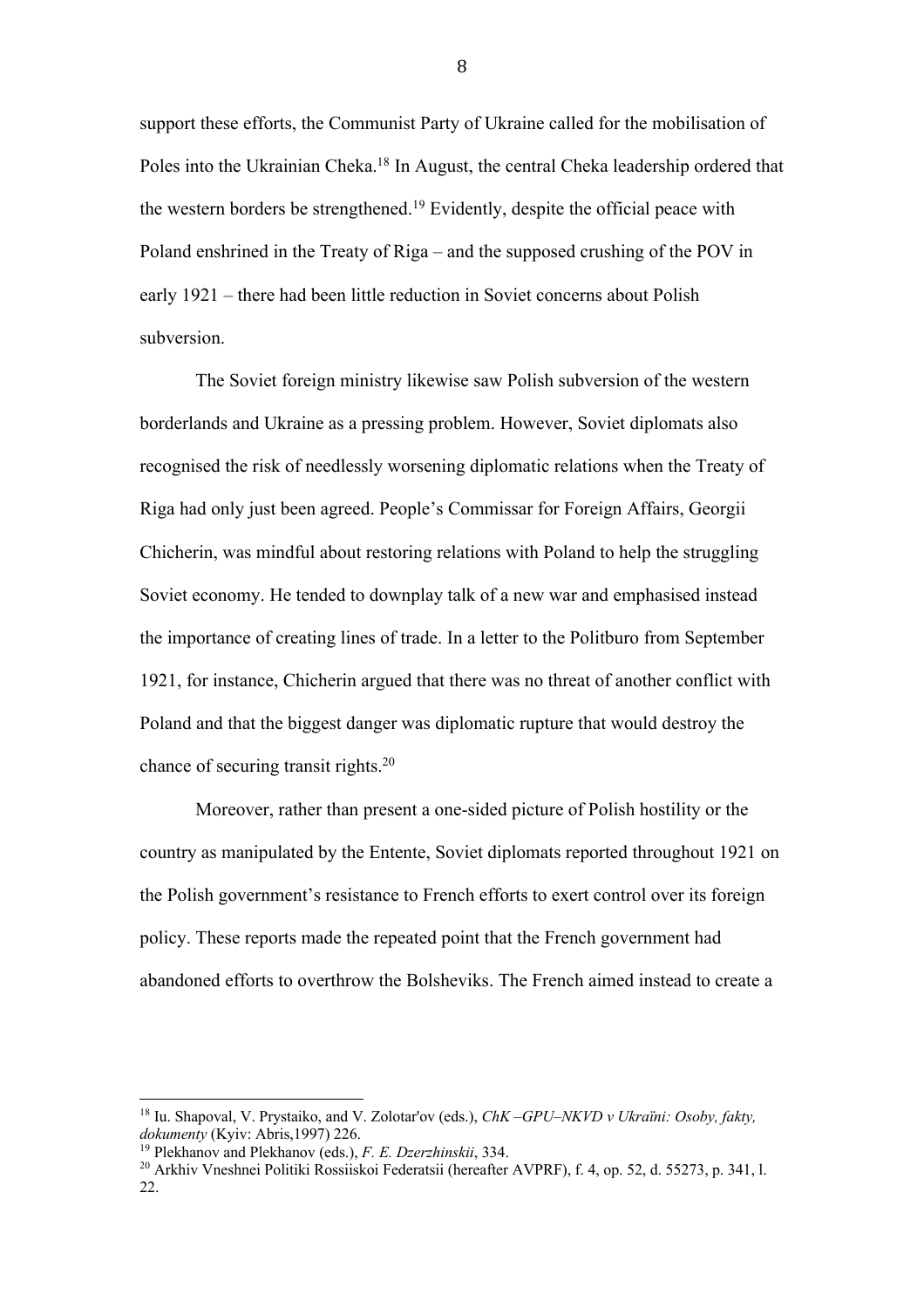barrier against the spread of Bolshevism, comprising Poland and the Little Entente.<sup>21</sup> Soviet diplomats in general terms had a more nuanced understanding of the Polish government's relationship with the Entente and appreciated its reluctance to be drawn into anti-Soviet actions it could not afford to sustain. This was in striking contrast to the perspective held by the Cheka, which saw the Entente as working hand-in-hand with Poland in carrying out subversive anti-Soviet operations in advance of an invasion. The differing judgements could spark tensions between the two. In July 1921, the foreign ministry protested to the Central Committee about the Cheka's increased policing of the western borders as an unnecessary complication in Soviet-Polish relations.22 Even so, despite looking to improve diplomatic and trade relationships, Chicherin nevertheless took a firm stance against Polish-sponsored bandit activity in the western border regions and this was a common complaint in diplomatic notes to the Polish government in the early 1920s, especially as information about subversive organisations with connections to Poland filtered in. 23

Like the foreign ministry, Soviet military intelligence was less concerned than the Cheka about the threat from Poland in the early 1920s. It rightly recognised that the Poles could not launch a war without major assistance from more powerful countries and that this would be an unpopular move at home. However, military

 

<sup>&</sup>lt;sup>21</sup> AVPRF, f. 4, op. 32, d. 52482, p. 209, l. 49. On reports that France showed willingness to acknowledge the Soviet government, see f. 4, op. 32, d. 52482, p. 209, ll. 55-56. It must be noted, however, that some reports to Chicherin did underline the possibility that France would try to push Poland and Romania into war against Soviet Russia, but this went against the grain of the majority of diplomatic communications. See AVPRF, f. 4, op. 32, d. 52482, p. 209, l. 60. On French plans for buffer states in Eastern Europe, see AVPRF, f. 4, op. 32, d. 52511, p. 210, l. 13. <sup>22</sup> AVPRF, f. 4, op. 52 d. 55273, p. 341, ll. 12-13.

<sup>23</sup> Among many examples, see Bruski, *Between Prometheism and Realpolitik*, 122; Rossiiskii gosudarstvennyi voennyi arkhiv (hereafter RGVA), f. 33987, d. 1, d. 460, ll. 68, 71; Tsentral'nyi derzhavnyi arkhiv vyshchykh orhaniv vlady ta upravlinnia Ukraïny (hereafter TsDAVO), f. 4, op. 1, d. 29, l. 26. Berelovich and Danilov (eds.), *Sovetskaia derevnaia glaszami VChK-OGPU-NKVD.* t. 1, 449. The threat of war was raised by Soviet diplomats as part of protests against Polish-sponsored banditism. Soviet diplomats in Ukraine, for instance, complained to their Polish counterparts that they would not consider the Treaty of Riga fulfilled unless those trying to start war (the Polish government in sponsoring banditism) were stopped. TsDAVO, f. 4, op. 1c, d. 31, l. 3.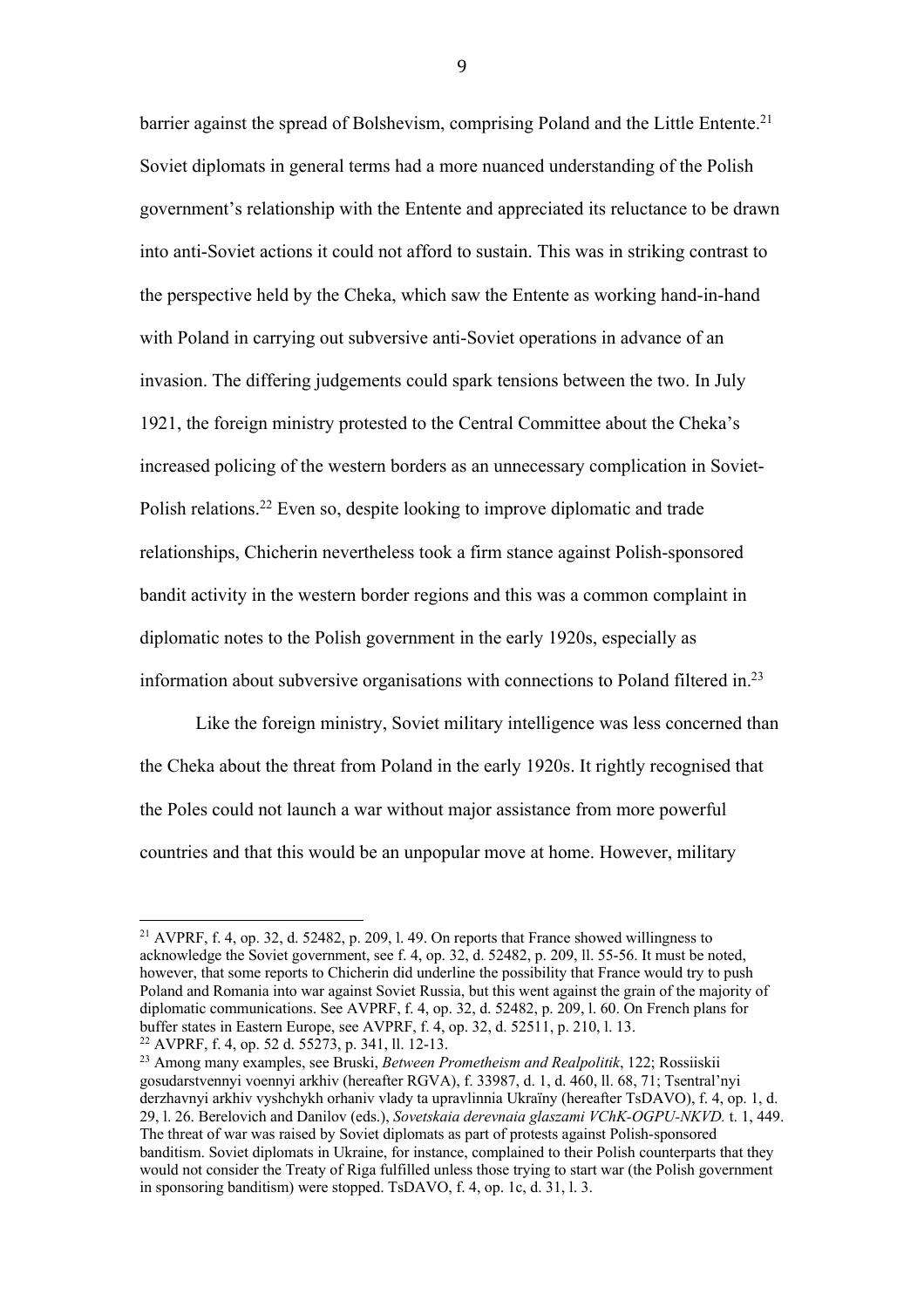intelligence still judged Polish support of anti-Soviet groups in threatening terms and as one part of Piłsudski's long-term scheme to bring Lithuania, Belorussia and Ukraine into closer union with Poland as buffer states. Moreover, despite not estimating war as imminent, military intelligence still accepted that major conflict between Soviet Russia and Poland was inevitable at some point in the future (and that the latter was actively preparing for this).<sup>24</sup> In this respect, even though there were different judgements on the severity of the Polish military threat between these Soviet institutions, all continued to see the subversion of Soviet territory as a persisting problem. Ongoing tensions surrounding the Polish government's support of guerrilla groups in the border regions only added fuel to the fire. And among competing appraisals about the imminence of new war, the Cheka continued to push the most alarmist scenarios.

The Soviet and Polish governments soon struck agreements ostensibly ending Polish support of anti-Soviet groups in Ukraine and the border regions on the condition that the Bolsheviks fulfil the Treaty of Riga (namely, pay any gold promised to Poland and allow re-evacuation commissions to start work).25 However, this agreement, formalised in the Dąbski-Karakhan protocol of 7 October 1921, quickly floundered. Just eight days later, Special Plenipotentiary to Poland, Lev Karakhan was again complaining to Polish Minister of Foreign Affairs, Konstanty Skirmunt, that Savinkov was still in Poland.<sup>26</sup> The Soviet Ukrainian government also complained about persistent anti-Soviet activities of other Ukrainian nationalist leaders, including Symon Petliura and Stanisław Bułak-Bałachowicz and called on the

 

<sup>24</sup> Plekhanov and Plekhanov (eds.), *F. E. Dzerzhinskii*, 344-5; M. Ul', V. Khaustov and V. Zakharov (eds.), *Glazami razvedki. SSSR i Evropa, 1919-1938 gody: sbornik dokumentov iz rossiiskikh arkhivov* (Moscow: ISTLIT, 2015) 83-89; RGASPI, f. 558, op. 1, d. 2422, l. 15.

<sup>25</sup> Bruski, *Between Prometheism and Realpolitik*, 127.

<sup>26</sup> *Dokumenty vneshnei politiki SSSR.* t. 4 (Moscow: Gospolitizdat, 1960) 430.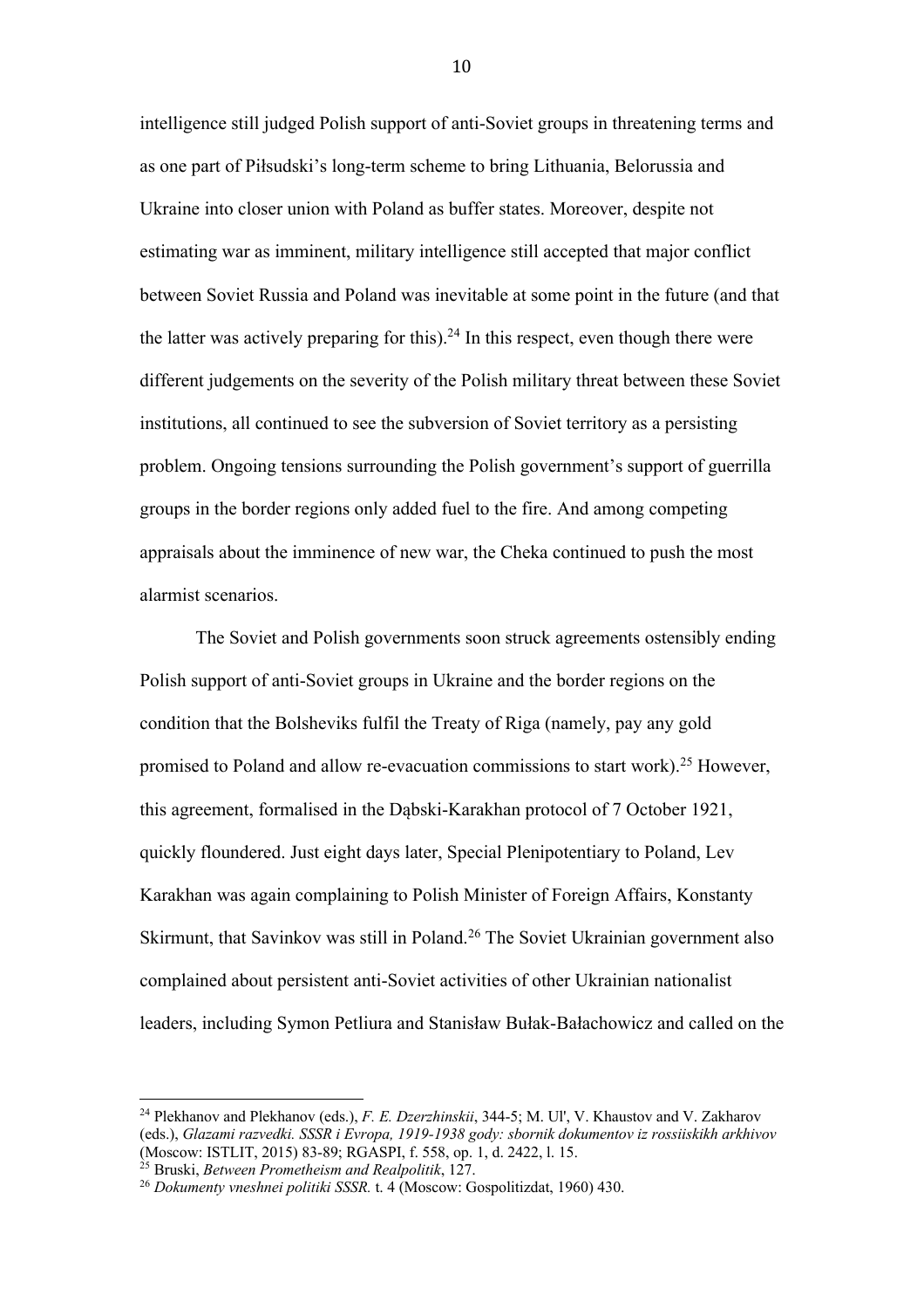Polish government to take action.<sup>27</sup> Then in November, Yuriy Tiutiunnik, leader of the so-called Ukrainian National Army, launched an insurgent operation into Soviet territory. Soviet troops easily quashed Tiutiunnik's forces, but the affair did little to inspire confidence that the Poles were living up to their side of the bargain.<sup>28</sup> Indeed, the Bolsheviks claimed to have documents revealing Polish support given to Tiutiunnik and the existence of a Polish espionage network in Ukraine.<sup>29</sup> The Soviet political police later went on to report further discoveries of anti-Soviet groups coming from Polish territory and spy networks, apparently supported by Poland, in 1922 and 1923. <sup>30</sup> The Bolsheviks, of course, were hardly innocent in this. Soviet support was given to guerrilla groups in the contested border regions, especially in Galicia, prompting complaints from the Polish government and further souring relations. 31

To further combat Polish subversion, the Bolshevik Polish Bureau, responsible for agitation and education among Poles living in Soviet territory, increased its activity. The Polish Bureau had previously argued that more attention be given to the borderlands in view of the large Polish populations and entrenched Catholicism.32 In 1922, thousands more newspapers and propaganda brochures were now printed.33 Yet in early 1923, the Polish Bureau was still identifying problems, claiming that counterrevolutionary activity remained a serious threat in the borderlands. The

 

<sup>27</sup> Ibid., 452.

<sup>28</sup> Bruski, *Between Prometheism and Realpolitik*, 128.

<sup>29</sup> TsDAVO, f. 4, op. 1c, d. 31, l. 3; *Dokumenty vneshnei politiki SSSR.* t. 4*,* 529.

<sup>30</sup> See G. N. Sevost'ianov et al. (eds.) *"Sovershenno Sekretno": Lubianka Stalinu o polozhenii v strane (1922-1934 gg.)* t. 1, ch. 1 (Moscow: Nauka, 2001) 163, 302, 358, 372; ibid., t. 1. ch. 2, 788, 928, 947; ibid., t. 2, ch, 1, 69; ibid., t. 3, 247.

<sup>31</sup> AVPRF, f. 122, op. 5, d. 4, p. 20, ll. 50-53. In autumn 1922, relations between Russia and Poland worsened because of the Soviet support given to guerrilla groups in Galicia. Polish troops were subsequently deployed. Bruski, *Between Prometheism and Realpolitik*, 198-199. See also RGVA, f. 33988, op. 2, d. 533, l. 326.<br><sup>32</sup> RGASPI, f. 558, op. 1, d. 1631, l. 1.

<sup>&</sup>lt;sup>33</sup> RGASPI, f. 558, op. 1, d. 2426, l. 20.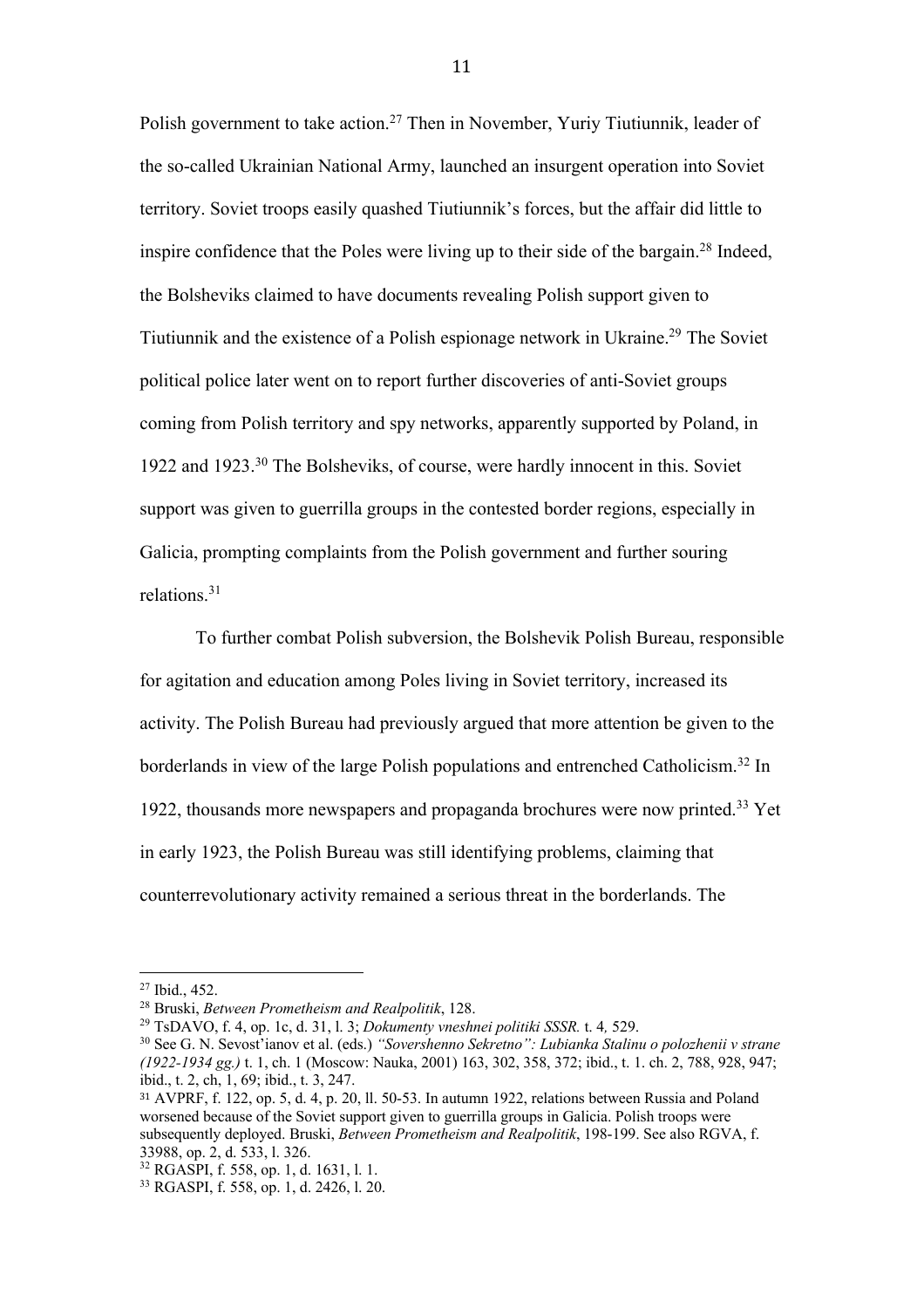majority of Polish schools had apparently fallen under counterrevolutionary influences. <sup>34</sup> It expressed alarm in particular about the activity of catholic priests, characterised as becoming 'more secret, more planned and consequently more dangerous'.<sup>35</sup> On a certain level, the Polish Bureau was probably lobbying for funding in making these claims: it argued that wherever its presence was not felt, there had been a rise in counterrevolutionary activity.<sup>36</sup> But it was not alone in raising the alarm. The political police reported a similar picture: that Polish populations in the western regions remained hostile to Soviet power and rumours were being spread about an imminent Polish invasion.37 Yet their response was unsurprisingly more hard-line. In March 1923, on the basis of worsening relations with Poland during the revolutionary crisis in Germany, the west and southwestern border regions were purged of 'harmful elements' that might support enemies of Soviet power. Poles were specifically targeted.<sup>38</sup> At the end of 1923, factories close to the border employing Polish workers were scrutinised after being judged focal points for counterrevolutionary activity.39 Supposed Polish counterrevolutionary groups were also rounded up. Foreshadowing the more extensive investigations of the late 1920s, the Ukrainian GPU uncovered what it claimed to be another Polish Military Organisation connected to the Polish diplomatic missions in Kiev and other cities, totalling around 400 people.<sup>40</sup>

 <sup>34</sup> RGASPI, f. 63, op. 1, d. 554, l. 17.

<sup>35</sup> RGASPI, f. 63, op. 1, d. 363, l. 57.

<sup>36</sup> RGASPI, f. 63, op. 1, d. 360, l. 1; d. 363, ll. 22-25.

<sup>37</sup> Sevost'ianov et al. (eds.), *"Sovershenno Sekretno": Lubianka Stalinu o polozhenii v strane*, t. 1, ch. 1, 230. For general war rumours among ordinary people, see ibid., t. 1, ch. 2, 613, 808. The political police noted that the closer to the Romanian and Polish borders, the more numerous and better-armed the bandit groups. See ibid., t. 1, ch. 1, 177.

<sup>38</sup> A. A. Kol'tiukov et al. (eds.), *Russkaia voennaia emigratsiia 20-kh- 40-kh godov XX v.; Dokumenty i materialy*, t. 4 (Moscow: RGGU, 2007) 808.

<sup>39</sup> TsDAVO, f. 2, op. 2, d. 905, ll. 1, 6.

<sup>40</sup> DHASBU, f. 13, ark. 162, t. 8, ll. 2-6.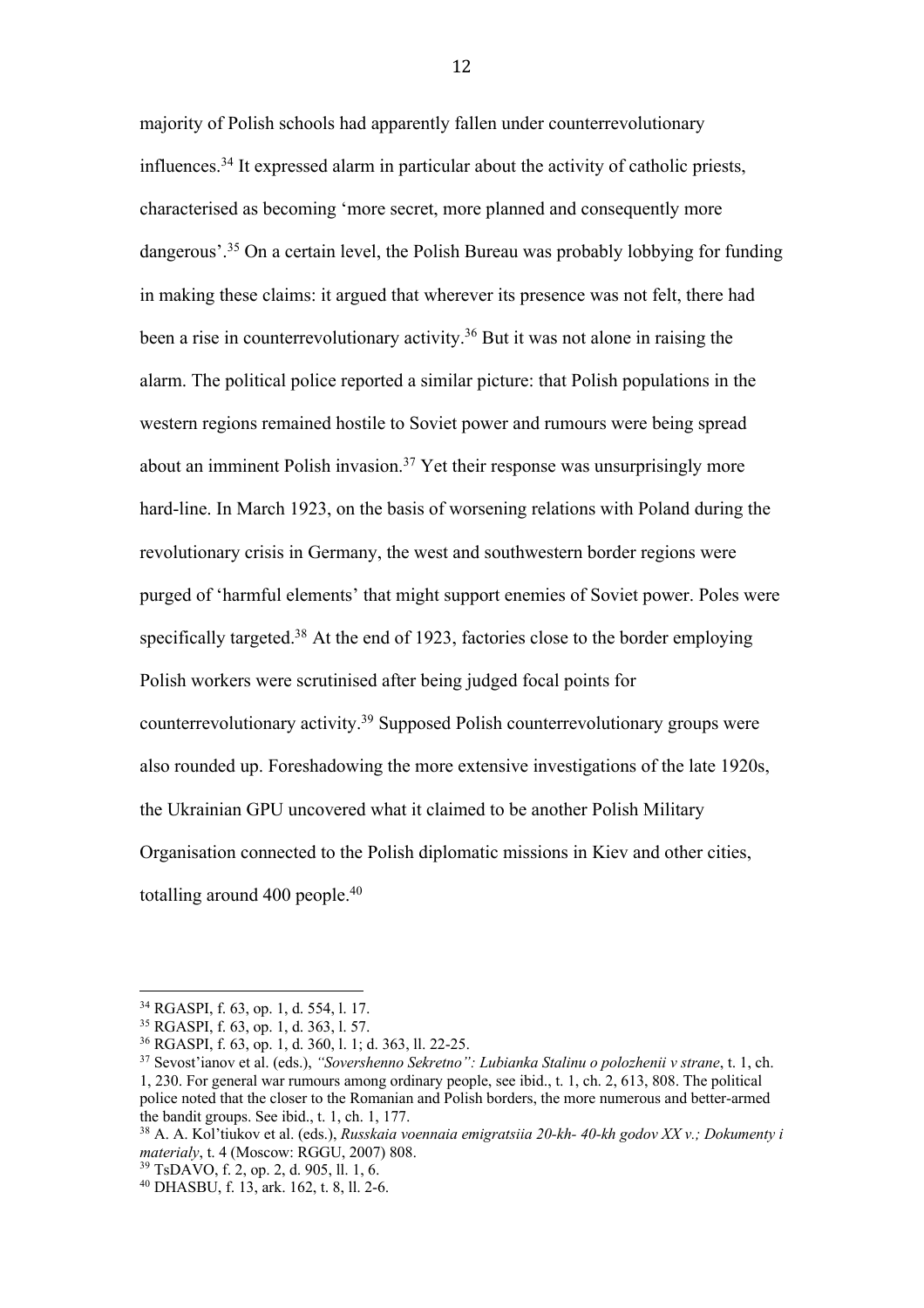The political police would claim further victories as it turned greater attention to tackling Polish subversion. By autumn 1923, the Ukrainian GPU reported on having almost completely eliminated organisations headed by Petliura, Tiutiunik and Savinkov, all of whom had received Polish backing. Its operatives made further 'discoveries' of supposed Polish espionage organisations apparently working together with French counterintelligence.<sup>41</sup> It must be stressed that these were not totally imaginary threats. The Polish government did sponsor anti-Soviet activity in the borderlands. The Polish Second Department, responsible for intelligence, ran operations under the cover of Polish diplomatic representation. It also maintained contacts with anti-Soviet groups in Ukraine, often without the knowledge of the Polish government.<sup>42</sup> But the Bolsheviks overestimated the scale of the threat. In early 1925, for instance, Polish intelligence officials reported on ninety Poles and Ukrainians arrested in Ukraine for their political views or anti-Soviet activities. The Soviet authorities had accused ninety per cent of espionage. Yet Polish intelligence regarded less than half of these charges as accurate.<sup>43</sup> Polish intelligence was undoubtedly active in Ukraine in the 1920s, but the formal charges of espionage levelled in this case were over twice as high.

Taken together, the events of the early 1920s should have given some pause for thought within the Soviet leadership and security apparatus about the nature of Polish subversive and military threats. As we have seen, the Cheka had already claimed a series of victories against the POV in 1920 and 1921; agreements had been struck (however imperfectly) between the Soviet and Polish governments on ending

 

<sup>41</sup> RGASPI, f, 17, op. 87, d. 177, ll. 89-129.

<sup>42</sup> In February 1924, Polish intelligence reported on its connections to an anti-Soviet group comprising 1600 active members, the leaders of which were former tsarist officers. RGVA, f. 308, op. 3, d. 39, l. 61.

<sup>43</sup> RGVA, f. 308, op. 3, d. 133, l. 10. Polish intelligence believed some of the number to be Soviet provocateurs.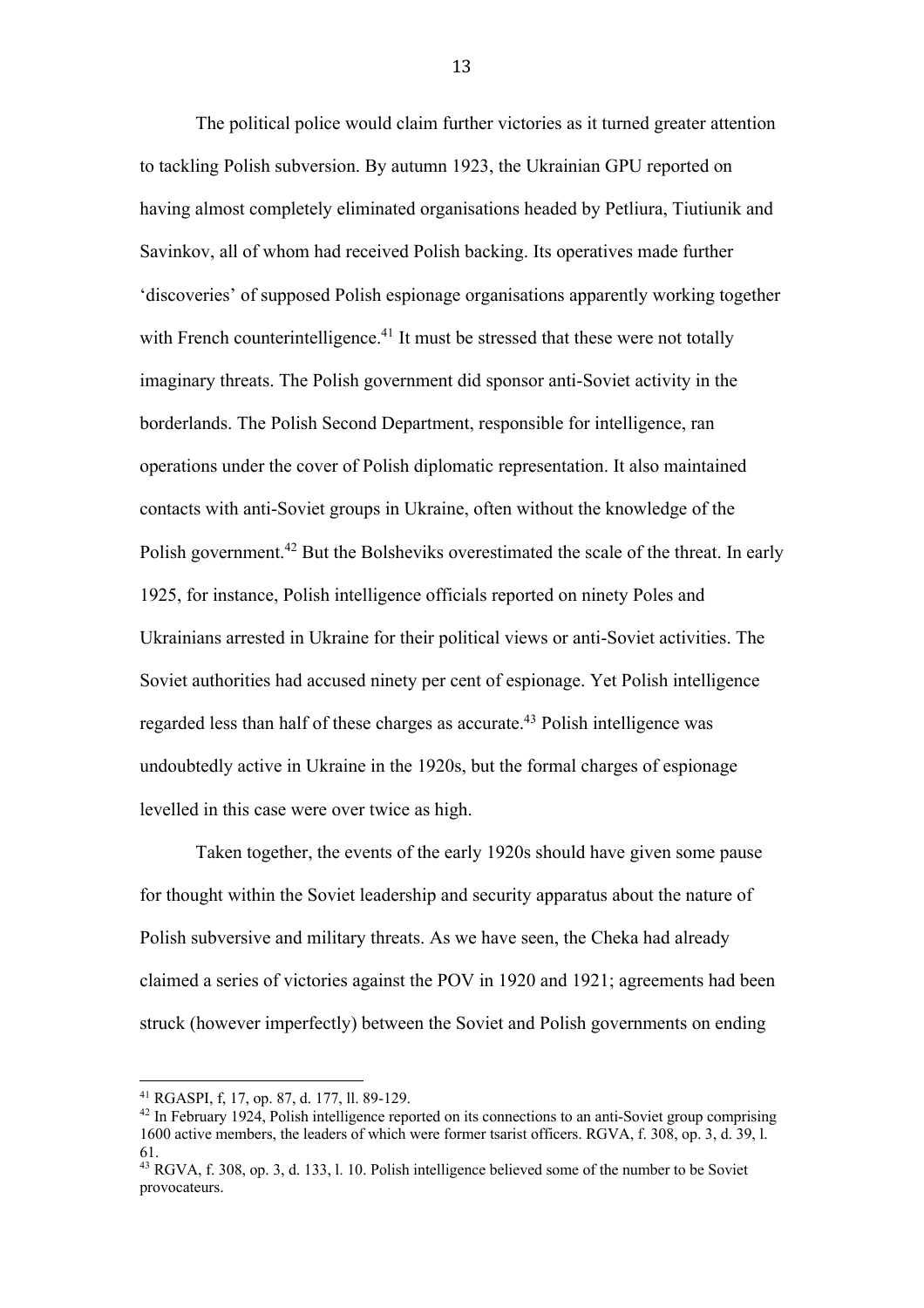support of guerrilla organisations; the Soviet foreign ministry expressed frequent doubts about Polish military aggression in the early 1920s. Even the most dramatic international event of this period, the revolutionary crisis in Germany in 1923, failed to spark war between Soviet Russia and Poland as predicted by several senior Bolsheviks.44 The Polish government went on to formally recognise the Soviet Union at the end of 1923.

Yet rather than change minds on the nature of the Polish threat, the opposite occurred. Polish subversive threats continued to be presented in heightened terms and countermeasures were stepped up from 1924. The Polish consulate in Kiev, for instance, reported on intensified GPU surveillance in early 1924 and judged this 'feverish activity' as accelerated from the Soviet centre. <sup>45</sup> In April 1924, Dzerzhinskii called for more vigilance against spies from Poland, Romania, Latvia and Estonia.46 Soviet Military intelligence pointed to higher levels of Polish-supported bandit activity in 1924 and efforts to foment anti-Soviet moods in the border regions. <sup>47</sup> In June, the Politburo called for stronger defence of the border regions and enhanced the OGPU's presence.48 It was given almost four million rubles to improve border security in July 1925. The perceived military threat was never far behind. For instance, claiming that Ukraine would be the bridgehead in a war between Poland, Romania and the Soviet Union, Stalin's ally, Lazar Kaganovich, called in June 1925 for stronger counter-diversionary work by the Ukrainian GPU during a meeting of the Politburo of the Communist Party of Ukraine.<sup>49</sup> These security fears were a legacy of

<sup>44</sup> For war fears in 1923, see David R. Stone, 'The prospect of war? Lev Trotskii, the Soviet army, and the German revolution in 1923', *The International History Review* 25/4 (2003) 15. 45 RGVA, f, 308, op. 3, d. 39, l. 45.

<sup>46</sup> Plekhanov and Plekhanov (eds.), *F. E. Dzerzhinskii*, 544.

<sup>47</sup> Ul', Khaustov and Zakharov (eds.), *Glazami Razvedki*, 179.

<sup>48</sup> RGASPI, f. 17, op. 162, d. 2, ll. 148-150.

<sup>49</sup> Shapoval, Prystaiko and Zolotar'ov (eds.), *ChK –GPU–NKVD v Ukraïni*, 232.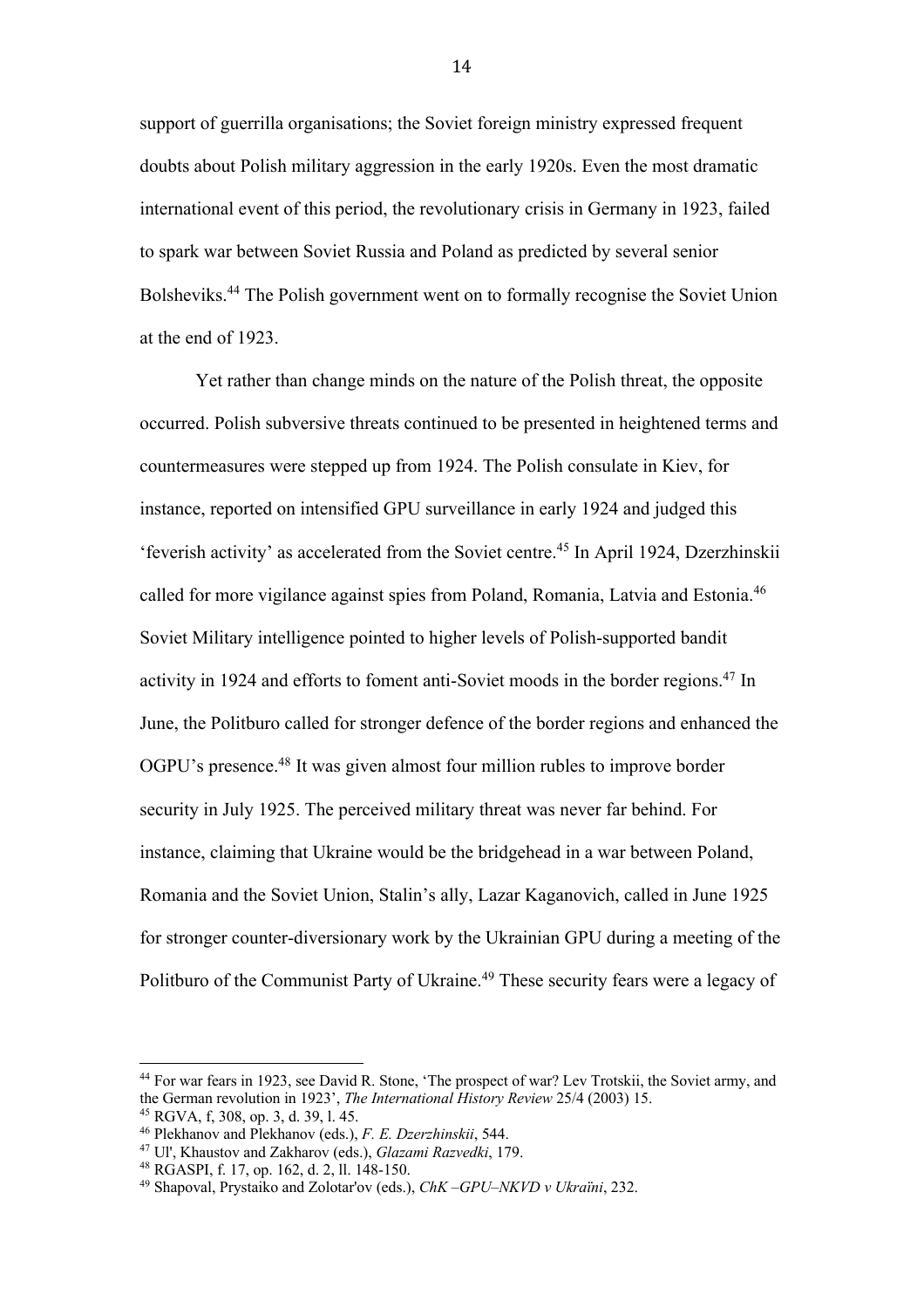the disastrous war against Poland a few years earlier, sustained by what the Bolsheviks took to be an ongoing battle against Polish subversion, regarded by many as the first step towards all-out military conflict.<sup>50</sup>

The reality was that the efforts of the Polish Second Department were limited without formal support from the Polish government; the POV was no longer active, and there was no chance of an invasion of the Soviet Union in the 1920s. In this way, the Bolsheviks overestimated the true nature of the Polish threat. It was not until Piłsudski returned to power in Poland in May 1926 that serious thought was given in Polish political circles to liberating Ukraine, and even so, war still remained a distant possibility. 51

### **The Piłsudski coup d'état**

As far as the Soviet leadership was concerned, Piłsudski's return to power in May 1926 heightened the Polish military threat to the Soviet Union and especially to the western border regions. Piłsudski was a long-standing proponent of creating a federation of borderland states under Polish control. For this reason, the leadership was deeply concerned about his return to power, which contributed to a war scare that erupted across the Soviet Union in 1927. Moreover, in the months leading up to the May 1926 coup d'état, there had been no respite in warnings from the OGPU about the pressing danger of Polish subversion. For example, in April second deputy of the OGPU, Genrikh Iagoda, wrote to Stalin about Polish intelligence agents supposedly

<sup>&</sup>lt;sup>50</sup> Vested interests were probably also at play. The Cheka had an interest in presenting heightened threats at a time when some Bolsheviks had questioned its position in the Soviet state. See David R. Shearer, *Policing Stalin's Socialism: Repression and Social Order in the Soviet Union, 1924-1953*  (New Haven and London: Yale University Press, 2009), 96.

<sup>51</sup> Bruski, *Between Prometheism and Realpolitik,* 188.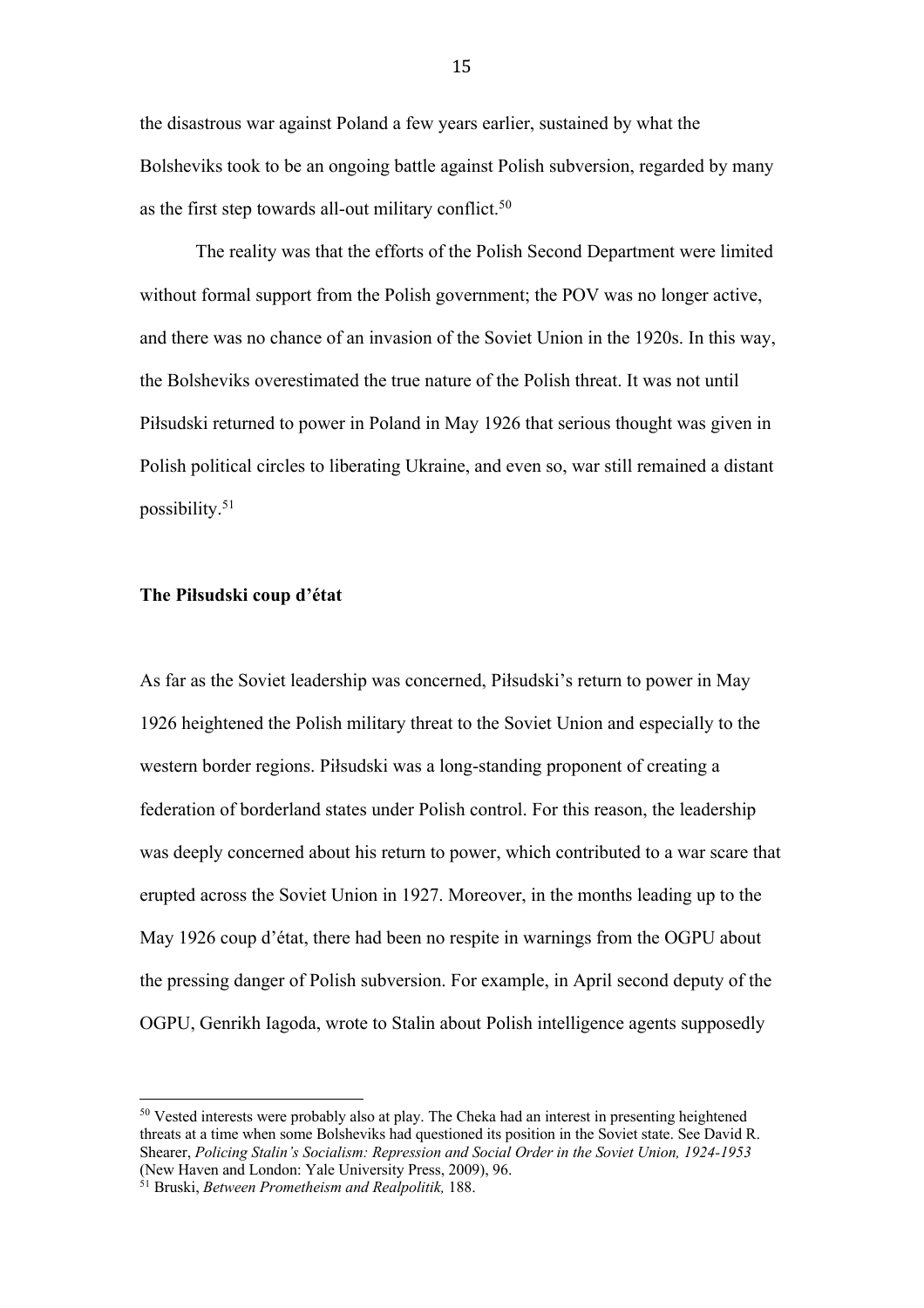working on the orders of the British government and carrying out a widespread diversionary campaign on Soviet territory.52 Dzerzhinskii suggested in the same month that Poles not be employed in the most important sectors of the economy.<sup>53</sup>

Following Piłsudski's return to power, the OGPU reported an increase in Polish espionage across the board.<sup>54</sup> Ominously, it also judged his return as giving a boost to Ukrainian nationalists – now styled as potential fifth columnists.<sup>55</sup> In July 1926, OGPU leaders decided to concentrate efforts on the renewed Polish threat to the western borderlands and to work with military intelligence in preparing for war. Dzerzhinskii also personally impressed upon Stalin what he saw as the stark reality of the military threat, warning that Piłsudski was planning to seize Belarussia and Ukraine.<sup>56</sup> Notably, the political police argued that the British government was supporting these efforts.<sup>57</sup> Throughout July – the last month Dzerzhinskii's life – he maintained focus on the military danger from Poland. To Iagoda, he suggested moving political police archives to Moscow as they lay too close to the increasingly threatened border. Whiteguards and bandits also needed to be excised from the area.<sup>58</sup> An OGPU order from 17 July called once gain for Poles to be removed from work in military industry.59 Just days before he died, Dzerzhinskii was raising questions about diversionary groups and the importing of necessary defence materiel in the event of war.<sup>60</sup> Yet in contrast to the early 1920s, Dzerzhinskii was no longer such an outlier in

 

<sup>52</sup> V. N. Khaustov, V. P. Naumov, and N. S. Plotnikova (eds.), *Lubianka. Stalin i VChK-GPU-OGPU-NKVD, ianvar' 1922–dekabr' 1936* (Moscow: Mezhdunarodnyi fond "Demokratiia", 2003) 117.

<sup>53</sup> Zdanovich, *Pol'skii krest*, 140-141

<sup>54</sup> Aleksandr Zdanovich*, Organy gosudarstvennoi bezopasnosti i krasnaia armiia: Deiatel'nost' organov VChK-OGPU po obespecheniiu bezopasnosti RKKA (1921-1934)* (Moscow: Kulikovo Pole, 2008) 74-75.

<sup>55</sup> Iurii I. Shapoval, 'Vsevolod Balickij bourreau et victim', *Cahiers du Monde Russe* 44/2-3 (2003) 68.

<sup>&</sup>lt;sup>57</sup> DHASBU F. 13, ark 445, l. 1; Plekhanov and Plekhanov (eds.), *F. E. Dzerzhinskii*, 664.

<sup>58</sup> Ibid., 665.

<sup>59</sup> Ibid., 666.

<sup>60</sup> Ibid., 668.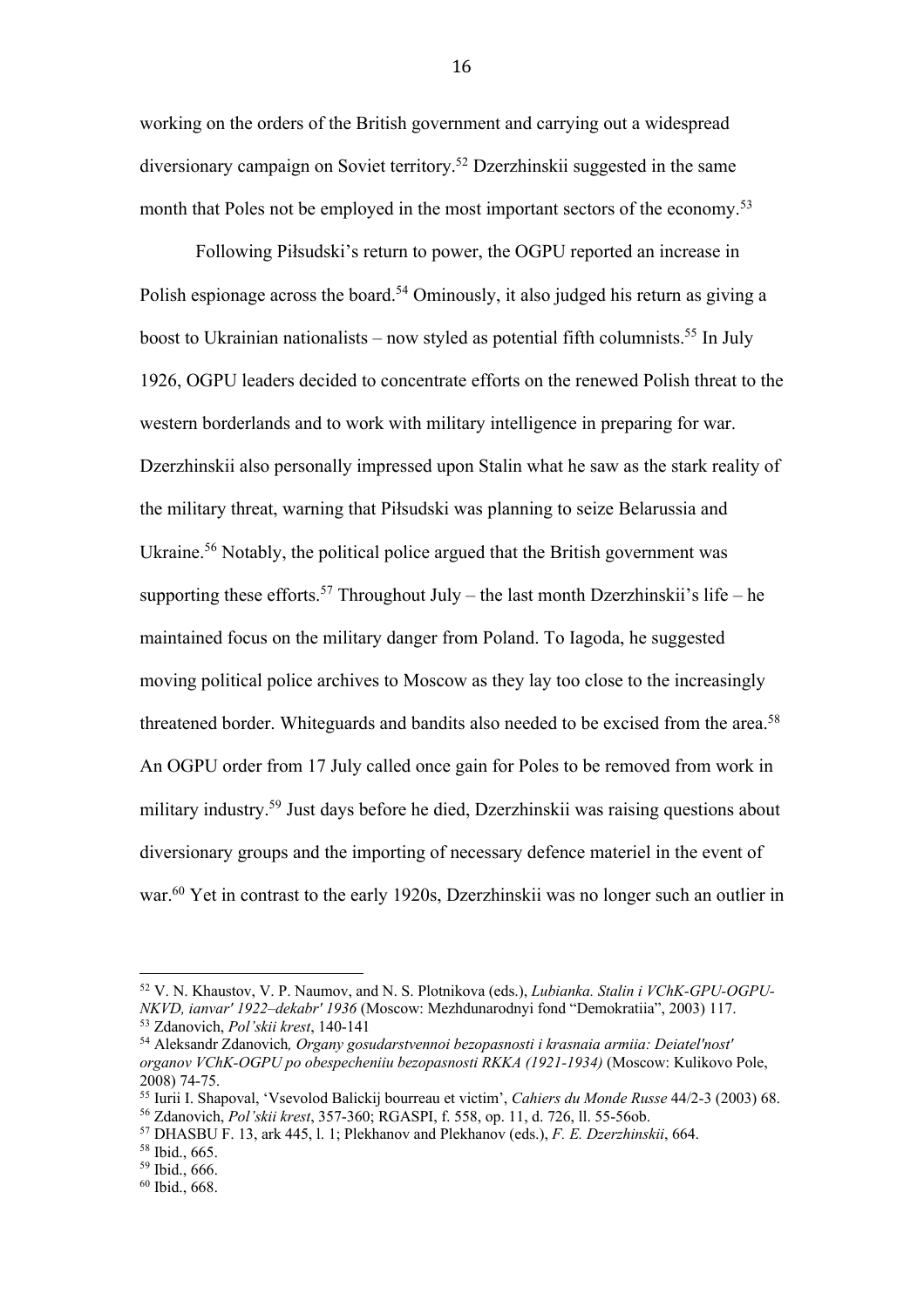worrying about new war. On 12 July, a meeting of political police, foreign ministry and military leaders all agreed that the threat of war had significantly increased with Piłsudski's return to power.<sup>61</sup>

Individuals within the Soviet foreign ministry now appraised the threat of Polish attack more seriously. In notes sent to Stalin on 25 July 1926, Semion Aralov, founder of Soviet military intelligence and member of the Collegium of the People's Commissariat of Foreign Affairs (NKID), claimed that Piłsudski was carrying out preparatory military work for attacks on the borders with the assistance of Ukrainian émigré and bandit groups. All of this, once again, was apparently under the guiding hand of the British government. Aralov argued that the border regions be strengthened (though, he stressed that this not be done too provocatively otherwise war might arrive sooner than later). Other priorities, according to Aralov, were the isolation of Poland from its Baltic neighbours and the improvement of Soviet-Polish economic ties.62 Another leading member of the Collegium, Boris Stomoniakov, in early 1927 stressed the importance of a public demonstration that Piłsudski's politics were of war, not peace.<sup>63</sup> The foreign ministry would soon scramble to secure a nonaggression pact with Poland; negotiations that failed deliver anything until 1932.

With tensions running high, the security of the border republics was once again on the agenda. In August 1926, war alarm tests were conducted twice in Belorussia. <sup>64</sup> In early September, the Ukrainian GPU, having evidently tested the temperature among the local population, produced a new circular on separatism in the republic. Ukrainian separatists, while harbouring some ill-feeling towards Poland,

 <sup>61</sup> RGASPI, f. 76, op. 3, d. 364, l. 72.

<sup>62</sup> M. M. Narinskii and A. V. Mal'gina (eds.), *Sovetsko-pol'skie otnosheniia v 1918-1945 gg. Sbornik dokumentov v chetyrekh tomakh. t. 2 1926-1932* (Moscow: Aspekt Press, 2017) 47. <sup>63</sup> Ibid., 108.

<sup>64</sup> Bruski, *Between Prometheism and Realpolitik*, 273.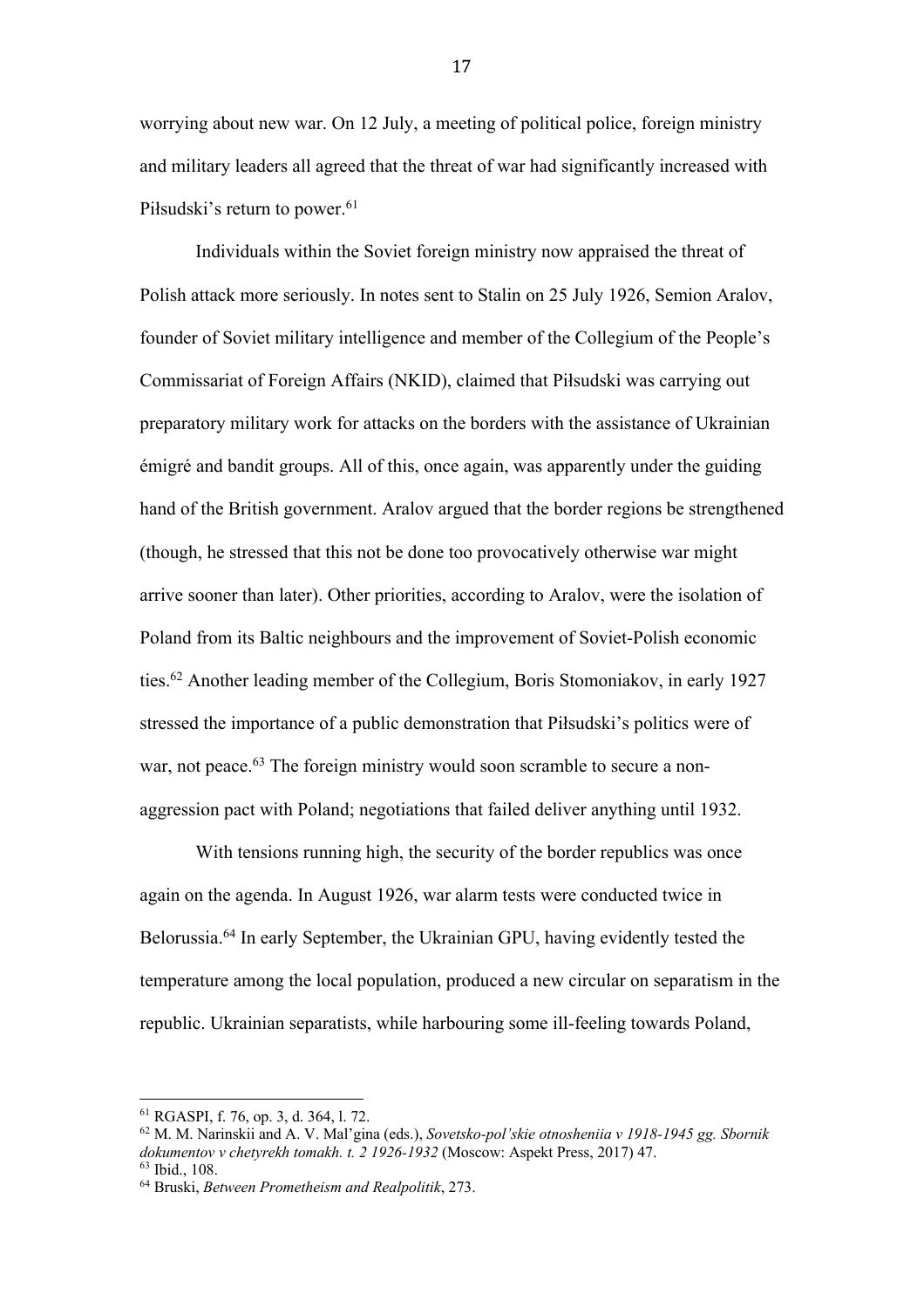apparently saw the country as their means of achieving their independence. <sup>65</sup> The political police continued to report on local rumours about a forthcoming war against Poland.<sup>66</sup>

With concerns about future war rising across several Soviet Commissariats, the inadequacy of Soviet defences was becoming increasingly stark. In December 1926, Red Army Chief of Staff, Mikhail Tukhachevskii, underlined this in a report to the Politburo, stating that in terms of mobilisation readiness 'Neither the Red Army nor the country is prepared for war.'67 One month later in January 1927, the Politburo discussed convening a secret session in February to examine a report on the threat of war – and corresponding plans for war – produced by head of the Red Army, Kliment Voroshilov.68 Shortly afterwards, at the February Plenum of the Central Committee, Voroshilov spoke about Soviet military preparations, yet was criticised for not speaking sufficiently on how *all* Soviet industry and the economy could be adapted to the needs of war.<sup>69</sup> Serious thought was evidently being given to future improvements in Soviet defences across the board and how to mobilise the entire state for the approaching conflict. Yet there were serious challenges and no quick solutions. During 1927-28 Soviet intelligence produced *The Future War*, a study that concluded that war in the west against a coalition headed by Poland was the most likely scenario. Yet the authors of the report estimated that it would take five to ten years before the Red Army had sufficient resources to fight a mobile campaign against Poland.<sup>70</sup> And

<sup>65</sup> Shapoval, Prystaiko and Zolotar'ov (eds.), *ChK –GPU–NKVD v Ukraïni*, 254.

<sup>66</sup> On war rumours, see Sevost'ianov et al. (eds.), *"Sovershenno Sekretno": Lubianka Stalinu o polozhenii v strane*, t. 4, ch. 1, 638 and ibid., t. 4, ch. 2, 718.

 $^{67}$  N. S. Simonov, "Strengthen the defence of the land of the Soviets': the 1927 'war alarm' and its consequences', *Europe-Asia Studies* 48/8 (1996) 1357. In April 1927 Tukhachevskii called for detailed study of the Western theatre of war, see Evgenii Gorbunov, *Stalin i GRU* (Moscow: Iauza, Eksmo, 2010) 73.

<sup>68</sup> RGASPI, f. 17, op. 162, d. 4, l. 42.

<sup>69</sup> Samuelson, *Plans for Stalin's War Machine*, 39.

<sup>70</sup> Lennart Samuelson, 'Mikhail Tukhachevsky and War-Economic Planning: Reconsiderations on the Pre-war Soviet Military Build-up', *Journal of Slavic Military Studies* 9/4 (1996) 810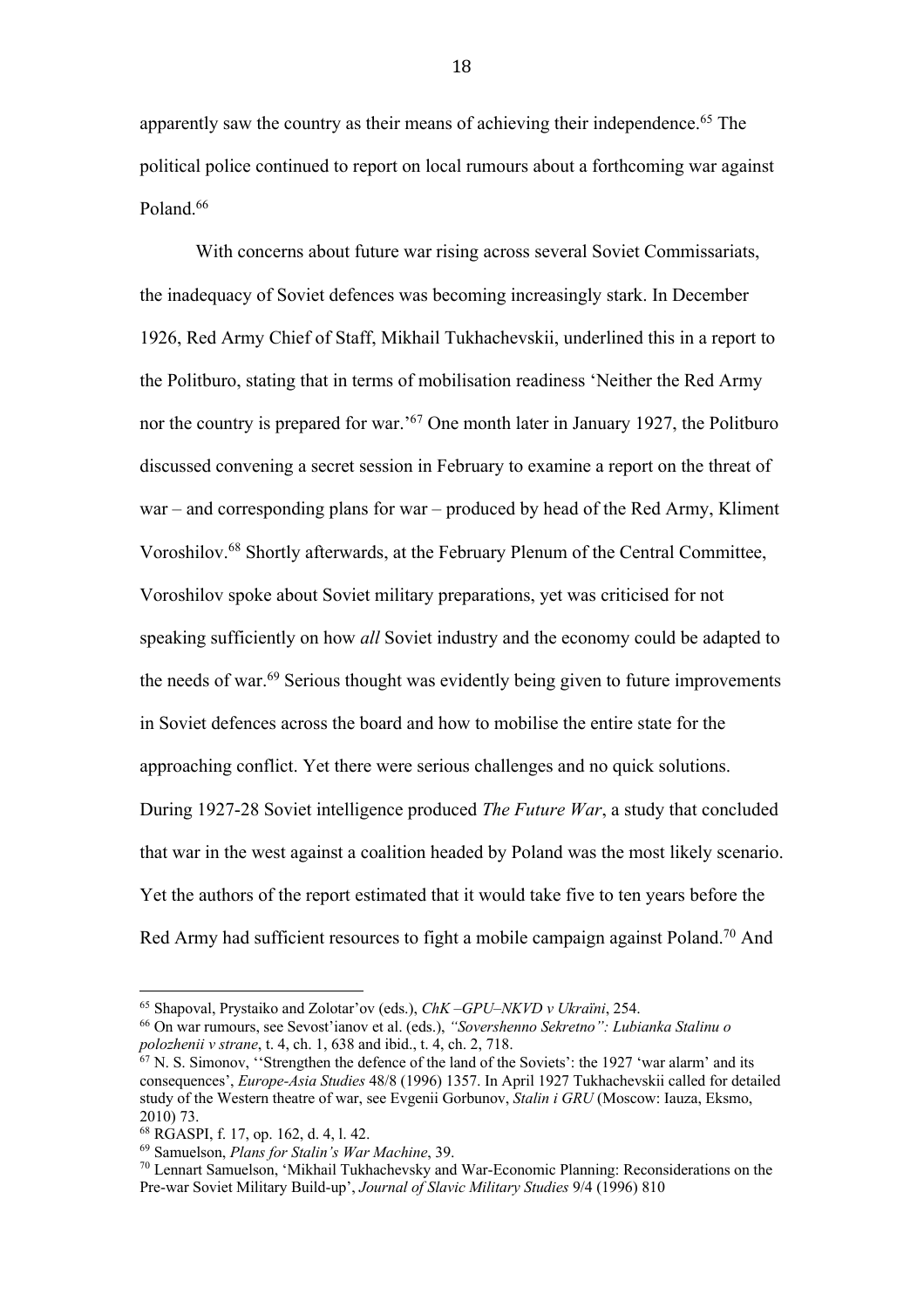with state budgets constrained, the Red Army had failed to secure the funds that it deemed necessary for 1927-28. 71

Within this growing clamour about a military threat from Poland, it is important to note the dissenting voices. While senior figures in the Soviet foreign ministry now more strongly expressed concerns about a Polish military threat, deputy People's Commissar for Foreign Affairs, Maksim Litvinov, held a different view. On two separate occasions in early 1927 he argued with Stalin that there was in fact no threat of war from Poland and that the country should not be regarded as a 'plaything' of the west. Litvinov rightly argued there was no reliable information that the British government was pushing Poland into war.<sup>72</sup> Not all accepted the growing narrative about the threat from Piłsudski's Poland.

Stalin was left unconvinced by Litvinov. He saw an international conspiracy against the Soviet Union and believed major war inevitable.<sup>73</sup> This had become an established theme in his public speeches in the second half of the 1920s. Yet critically, Stalin doubted the imminence of any conflict. At the Fifteenth Party Conference in November 1926, he proclaimed that it was unclear whether capitalist powers were yet in the position to launch an attack, even though 'the capitalists are not asleep; they are doing their utmost to weaken the international position of our republic and to prepare the way for intervention.'74 Stalin was clearer in March 1927 that war would not arrive in the immediate future. In a speech given to a meeting of railway workers, he remarked: 'The majority of questions boil down to one: shall we have war this year, in the spring or autumn of this year? My reply is that we shall not

 <sup>71</sup> Stone, *Hammer and Rifle*, 43-63.

<sup>72</sup> Michael Carley, *Silent Conflict: A Hidden History of Early Soviet-Western Relations* (Maryland: Rowman & Littlefield, 2014), 275; Stephen Kotkin*, Stalin*, *Vol. I: Paradoxes of Power, 1878-1928* (London: Penguin, 2014) 622-623.

 $73$  Ibid. 622-623.

<sup>74</sup> I. V. Stalin, *Works*, vol. 8 (Moscow: Gosudarstvennoe izdatel'stvo politicheskoi literatury,1954) 277.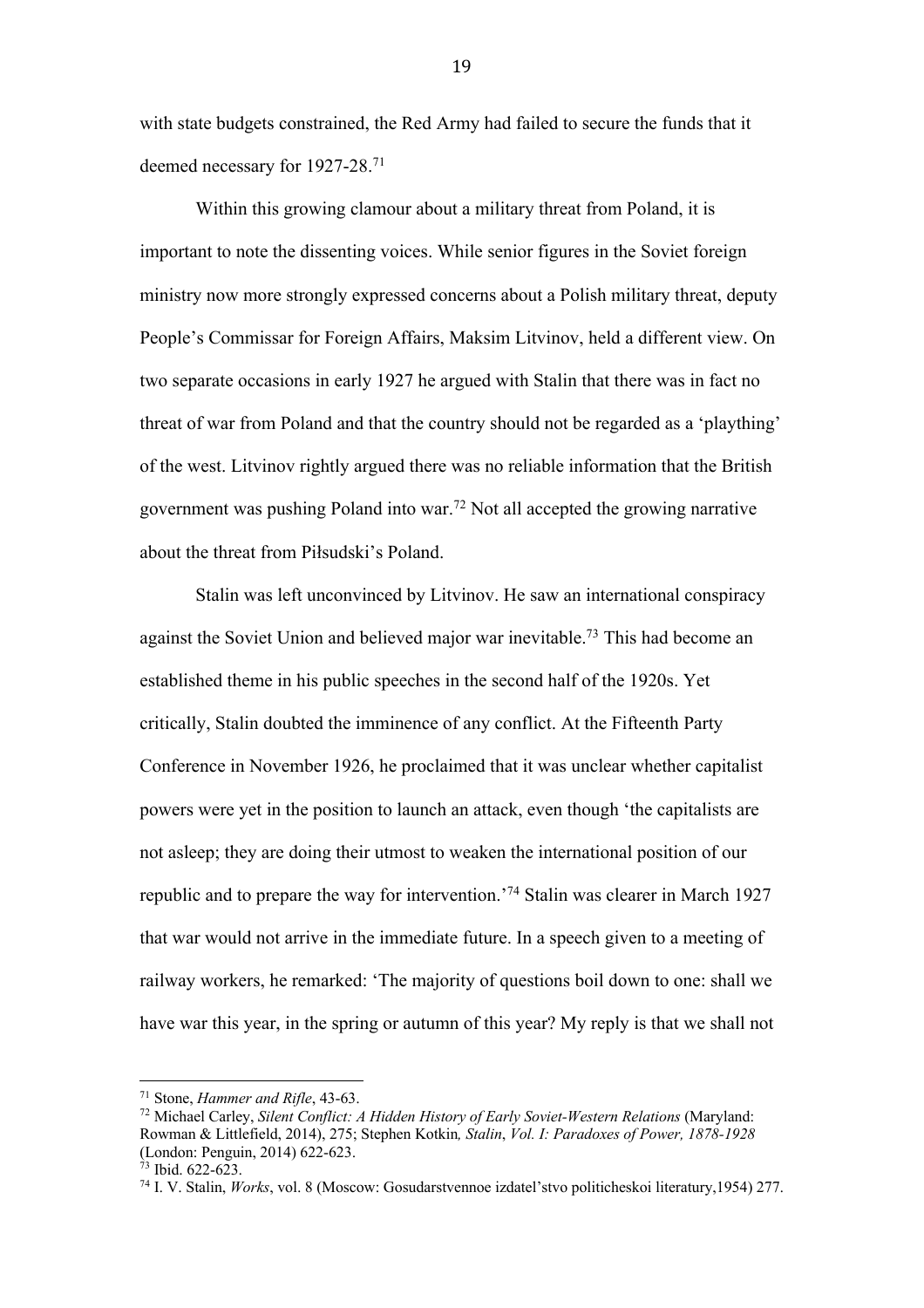have war this year, neither in the spring nor in the autumn.<sup>75</sup> Even so, the wider danger from the capitalist world remained unaltered. In May, at a Plenum of the Executive Committee of the Communist International, Stalin proclaimed that a 'universal campaign against the Communists' was already underway.<sup>76</sup> This message was echoed by Stalin's close allies. At around the same time, Kaganovich once again railed against Piłsudski, accusing him of waging a war 'against Moscow for the attachment of Ukraine to European culture', remarking that Polish fascism was backed by foreign imperialism.77

In this respect, Stalin's view about the imminence of war against Poland was similar to that held by Soviet military intelligence, who expected rising tension and hostility with Poland after Piłsudski's return to power – and appraised the country as the 'most probable adversary' in a future war – but did not see conflict breaking out imminently, certainly not in 1927.<sup>78</sup> Indeed, Stalin was highly critical of the 'repeated prophecies' of the political opposition (coming from Grigorii Zinoviev in particular) which regularly broadcast the imminence the war, something that Stalin labelled as the 'hysterics of our opposition' in October 1927. <sup>79</sup> Yet Stalin's vision of future war was still significantly further away from the likes of Litvinov who had harboured doubts about the very nature of the international capitalist conspiracy against Soviet power. This was something Stalin was adamant existed.

It is also clear that the events of mid-1927 further cemented Stalin's views about the prospects of future war. Diplomatic relations with Britain suddenly

 

<sup>75</sup> Stalin *Works*, vol. 9, 173.

<sup>76</sup> Ibid., p. 318.

<sup>77</sup> L. S. Gatagova, L. P. Kosheleva and L. A. Rogovaia (eds.), *TsK RKP(b) – BKP(b) i natsional'nyi vopros, kniga 1 1918-1933 gg.* (Moscow: Rosspen, 2005) 486-93.

<sup>78</sup> Jonathan Haslam, *Near and Distant Neighbours: A New History of Soviet Intelligence* (Oxford: Oxford University Press, 2015) 38-9; Ul', Khaustov and Zakharov (eds.), *Glazami Razvedki*, 242.

<sup>79</sup> Stalin, *Works*, vol. 10, 206. Voroshilov likewise stated in a speech in November that while relations with England and Poland were naturally worse after Voikov's murder, war was not about to start. RGASPI, f. 74, op. 2, d. 10, l. 52.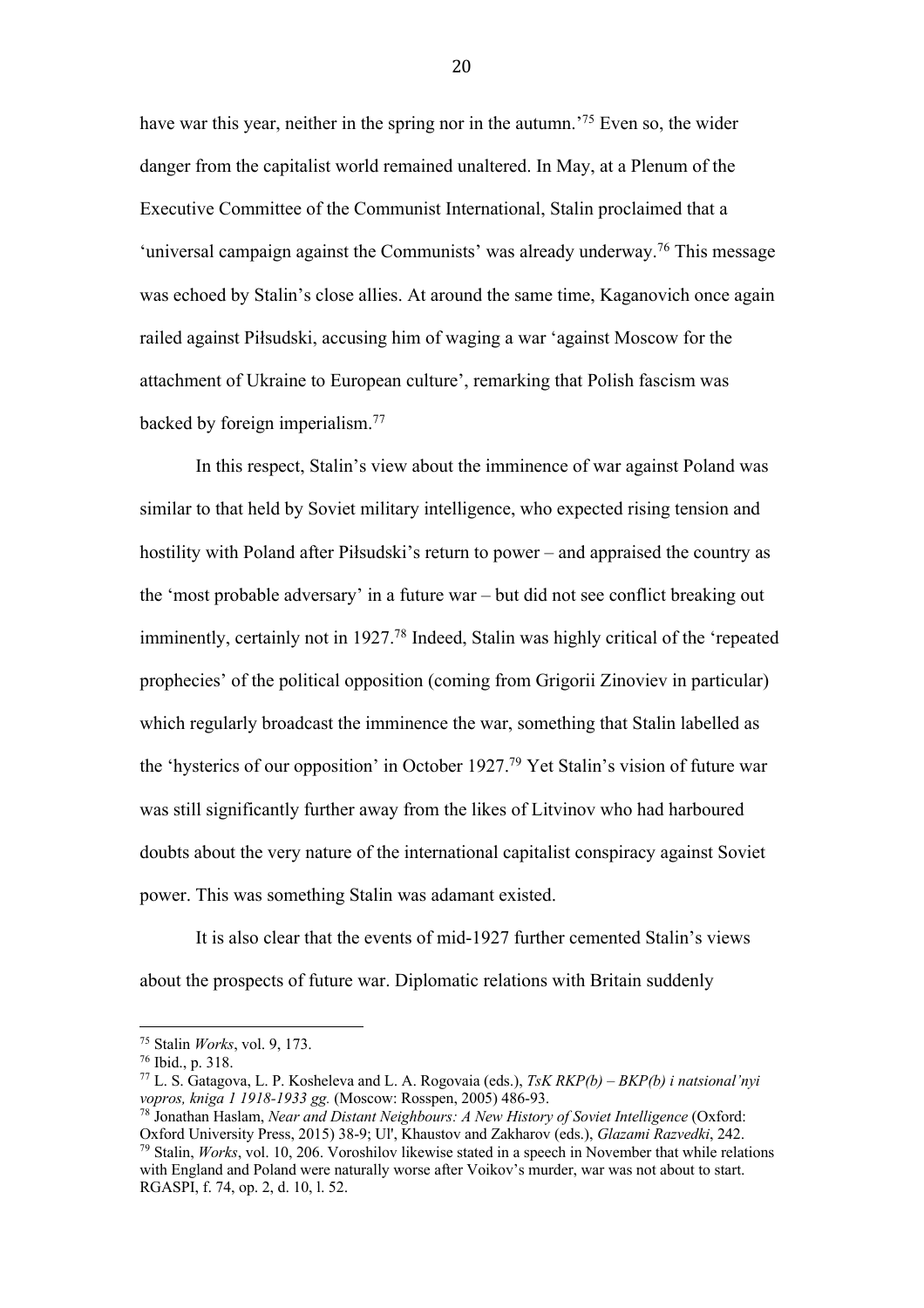worsened following the British raid on the Soviet trade delegation and All-Russian Cooperative Society in London in May 1927, which the British authorities said revealed evidence of Soviet subversive activities. Moreover, the assassination of Soviet Special Plenipotentiary to Poland, Petr Voikov, by a White Monarchist a few weeks later, concentrated Stalin's mind on the military threat from Poland and Britain. In a letter to Molotov sent on 8 June, the day after the assassination, Stalin wrote that he felt the 'hand of England' in Voikov's murder and speculated that the British government wanted to spark war between the Soviet Union and Poland.<sup>80</sup>

Such a conspiratorial gut reaction was not confined to Stalin and can be seen across the wider party and among the Soviet population. On 17 June, the first secretary of the Communist Party of Belorussia (a republic that would be directly threatened by another war with Poland), argued in a secret report that the Voikov murder was evidence that 'England is putting together a bloc of anti-Soviet states, particularly states that border the USSR - Poland, Lithuania, Romania, Finland, and others, by organizing and supporting fascist, monarchist, and White guard organizations and enticing them to attack the USSR.'81 More broadly, during the summer, the Polish Bureau reported on the temporary panic sparked by the Voikov murder among Polish populations in the border regions.<sup>82</sup> It would soon call for stronger agitation, especially in the borders, to help explain the current crisis and the preparations taken in anticipation of the 'imperialist war'.83 The Ukrainian GPU likewise recorded comments on the ground in the aftermath of the Voikov murder, in which comparisons were made to the assassination of Franz Ferdinand and reported

 <sup>80</sup> RGASPI, f. 588, op. 11, d. 71, l. 2.

<sup>81</sup> Quoted in Per Rudling, *The Rise and Fall of Belarussian Nationalism, 1906-1931* (Pittsburgh: University of Pittsburgh Press, 2014) 285.

<sup>82</sup> RGASPI, f. 63, op. 1, d. 357, l. 61.

<sup>83</sup> RGASPI, f. 63, op. 1, d. 357, l. 54.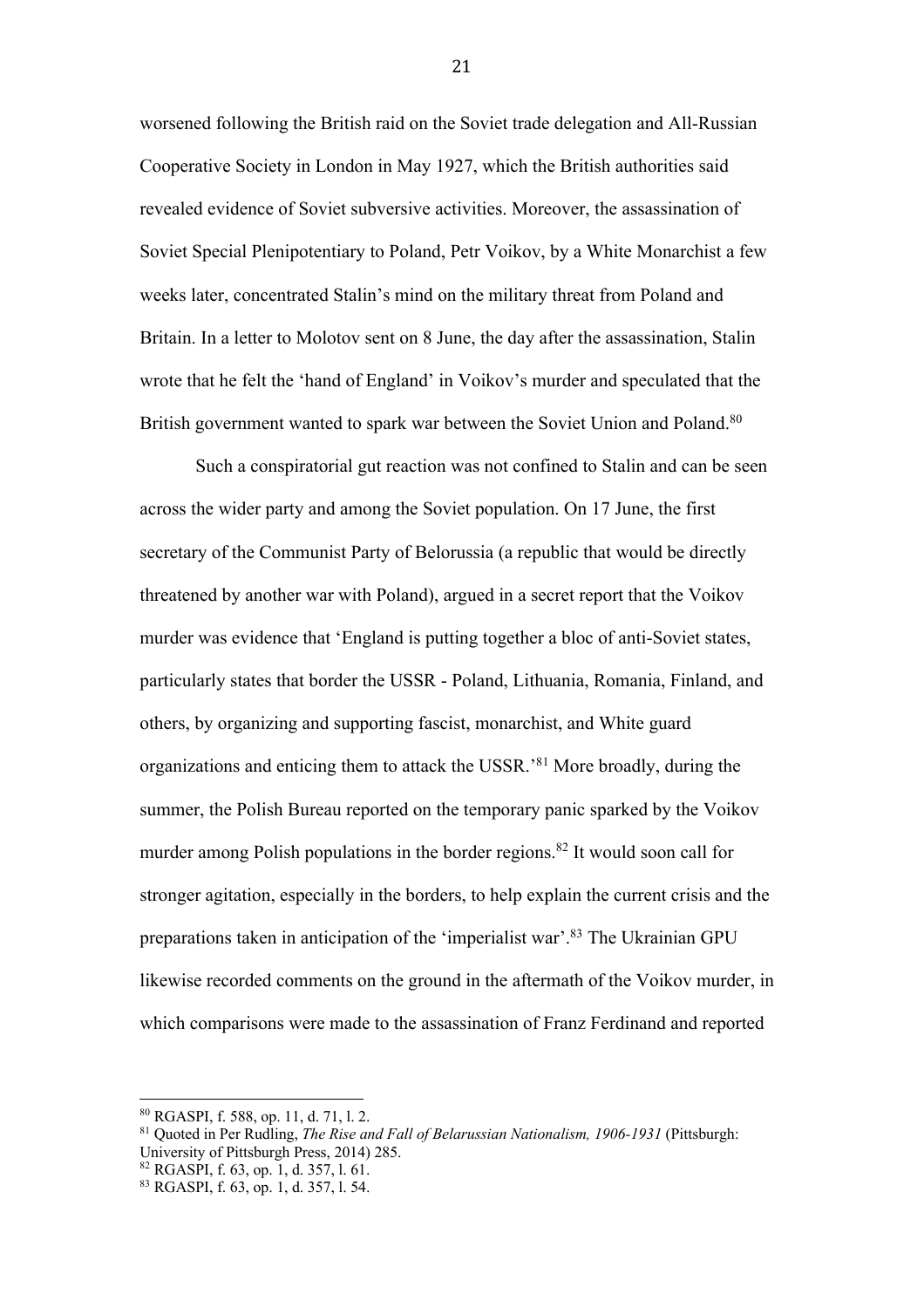local concerns about war against Poland and Romania.<sup>84</sup> At the same time, the OGPU made further 'discoveries' of dangerous subversives and spies that supported the growing narrative of a joint Polish and British threat. In the same month that Voikov was murdered, for instance, the OGPU reported on supposed British espionage carried out in Leningrad, where British and Polish agents had apparently recruited saboteurs to assist in the forthcoming invasion.<sup>85</sup> Even the previously doubtful Litvinov now alluded to forces of 'militant imperialism' trying to complicate relations between the Soviet Union and other countries. 86

Despite all of this, there were still glimpses of a counter-narrative. On 14 June 1927, N. D. S. Sokolov, a member of the Soviet diplomatic mission in Poland, reported that Piłsudski had given assurances there had not been a single attempt by the British to push Poland into taking action against the Soviet Union. He wrote that Piłsudski in fact expressed interest in the continued existence of the USSR.<sup>87</sup> However, this counter-narrative evidently gained little traction with the Soviet leadership and did little to dampen down the perceived threat from Poland in the aftermath of the Voikov murder. Indeed, at the same time that these reports were sent to Stomoniakov at the foreign ministry, the Soviet government announced a Defence Week, involving a series of military manoeuvres. On 27 June, the Politburo decreed that head of the government, Aleksei Rykov, raise the question of immediate preparations to 'to further strengthen the country's defence'.88

 <sup>84</sup> TsDAVO, f. 413, op. 2, d. 4, l. 1.

<sup>85</sup> A. M. Plekhanov, *VChK-OGPU v gody novoi ekonomicheskoi politiki, 1921-1928* (Moscow: Kuchkovo Pole, 2006) 62, 285

<sup>86</sup> Litvinov made this point in a note to Stanisław Patek in the aftermath of the Voikov murder. See Vladislav Goldin, *Rossiiskaia voennaia emigratsiia i sovetskie spetssluzhby v 20-e godu XX veka* (St Petersburg: Poltorak, 2010) 440-1.

<sup>87</sup> Narinskii and Mal'gina (eds.), *Sovetsko-pol'skie otnosheniia v 1918-1945 gg.*, t. 2, 173, 175.

<sup>88</sup> Simonov, ''Strengthen the defence of the land of the Soviets', 360.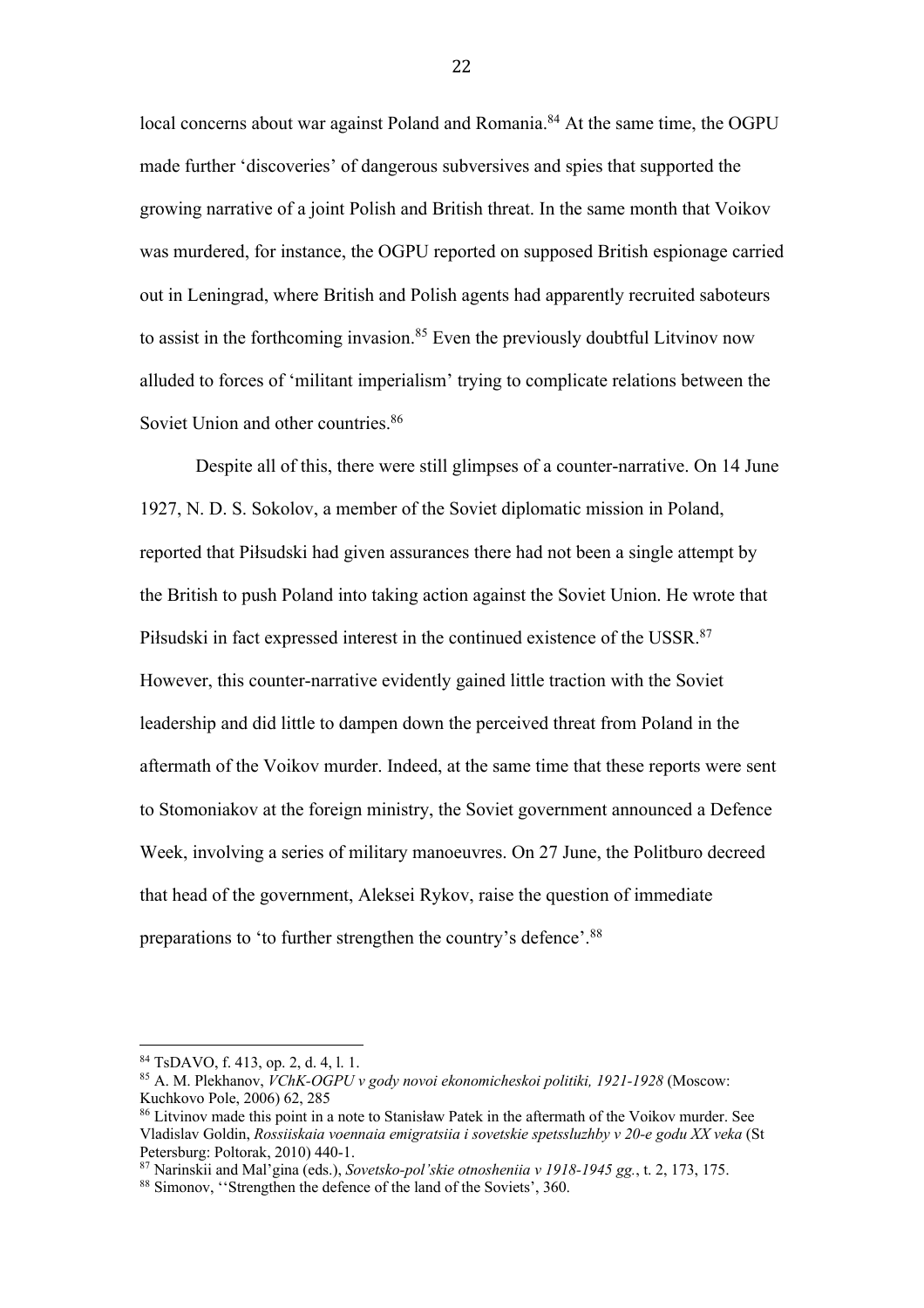#### **The 'Revolution from Above'**

In October 1928 Stalin launched the industrialisation of the Soviet Union, embodied in the first Five-Year Plan. The Plan would radically boost Soviet economic output, and especially in heavy industry and defence. The later collectivisation of agriculture, formally begun in November 1929, sanctioned widespread state grain requisitions from the peasantry and the reorganisation of their lands to fuel breakneck economic growth. Stalin would forever transform the Soviet Union through this radical programme of state expansion.

Scholars have pointed to a combination of motivations behind the launch of industrialisation and collectivisation. These include a growing conviction among the Soviet leadership that the New Economic Policy was not delivering sufficient levels of economic growth in the late 1920s; to highlighting the poor harvests between 1927 and 1928 that encouraged greater state control over the market; to the leadership's basic ideological conviction that building socialism necessitated a large state-owned industry. The perception of a threatening international situation in the late 1920s was also a powerful motivation and has been highlighted as such in the literature.<sup>89</sup> This article argues more specifically that the long-standing perceived threat from Poland is underestimated as a key influence on the Stalinist regime's growing belief that industrialisation and collectivisation were essential to the survival of the Soviet Union in future war. Indeed, as Nikolai Simonov underlined, the significance of the 1927 war scare – of which future war against Poland was a central concern – lies in the way this laid bare the Soviet Union's military and economic weaknesses, which would

 

<sup>89</sup> See Davies, *The Socialist Offensive*; Stone, *Hammer and Rifle*; Samuelson, *Plans for Stalin's War Machine*.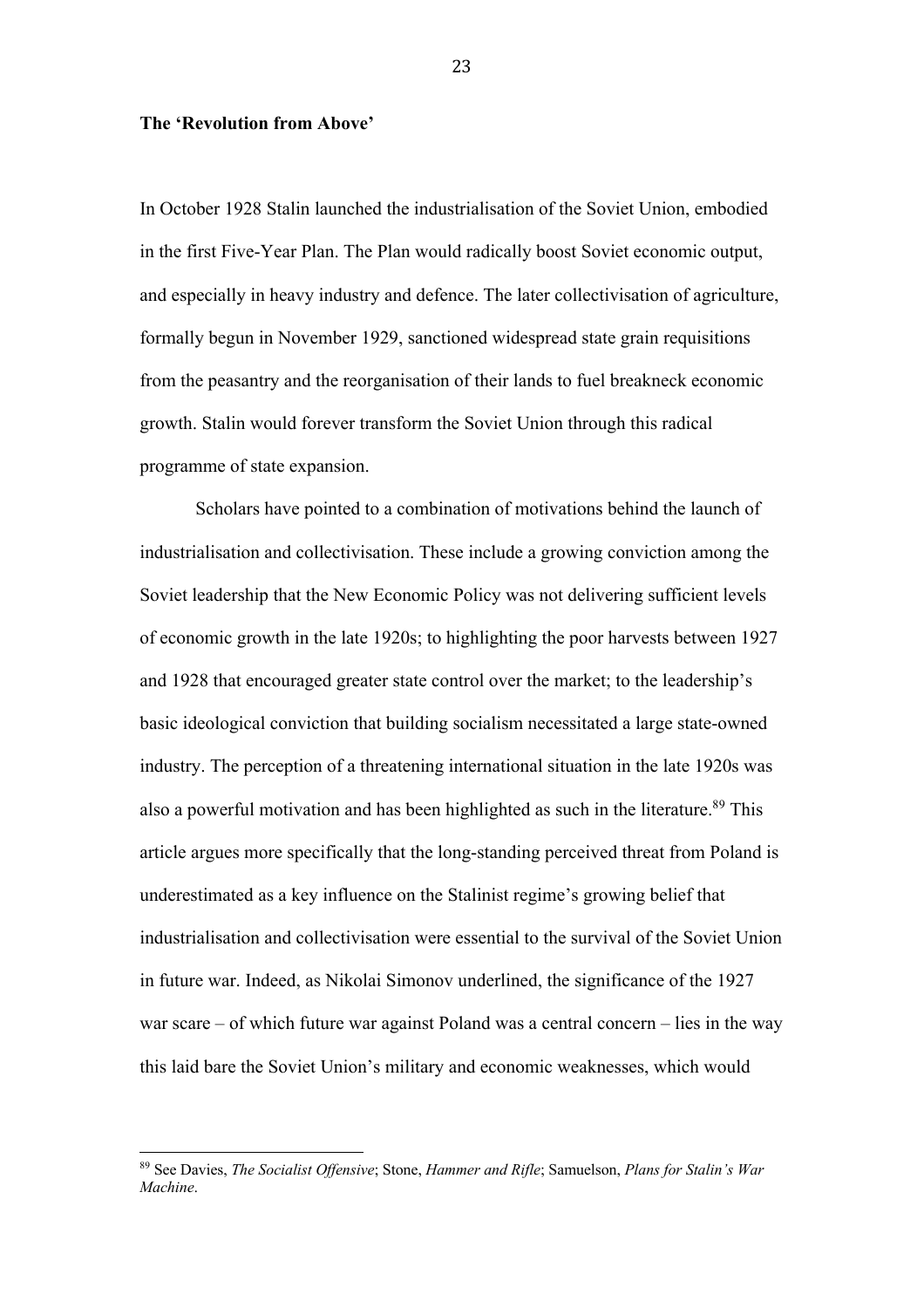become severe problems should the international situation suddenly worsen. This necessitated rapid improvements to economic and military power and a new relationship between the state and the peasantry (which formed the bulk of the Red Army and produced vital food supplies). From 1928, the Stalinist regime thus led the country into a 'preparatory period for war.'90 Lennart Samuelson has similarly argued that while steps had already been taken to improve Soviet defence capabilities and that Bolshevik priorities had turned towards creating a modern defence industry before 1927, the war scare shaped the perception of future war from being 'an ideological 'inevitability' to a 'threatening reality'', even though conflict was still not judged as imminent.<sup>91</sup>

In the year of the launch of the first Five-Year Plan in 1928, Soviet diplomats continued to judge the possibility of war against Poland as highly credible. In January 1928, Dmitri Bogomolov, Soviet Ambassador to Poland, wrote to Boris Stomoniakov to argue that while he believed that Piłsudski did not have a fixed plan of attack in mind, the latter regarded a strong army as an essential component of a strong state. Notably, Bogomolov likened Piłsudski to a temperamental child, who loved to play games with soldiers. An unexpected attack therefore could not be ruled out.<sup>92</sup> Two months later when the foreign ministry received information that Piłsudski was considering promoting Stanisław Patek as head of the Polish Ministry of Foreign Affairs, and in turn removing August Zaleski, this generated further apprehension. For Stomoniakov, Zaleski had been a restraining force on Piłsudski, holding him back

 

<sup>90</sup> Simonov, ''Strengthen the defence of the land of the Soviets''.

<sup>91</sup> Samuelson, 'Mikhail Tukhachevsky and War-Economic Planning', 813; Samuelson, *Plans for Stalin's War Machine*, 34.

<sup>92</sup> Narinskii and Mal'gina (eds.), *Sovetsko-pol'skie otnosheniia v 1918-1945 gg.*, t. 2, 226. Stomoniakov did not agree with Bogomolov that France was pushing Poland into war, see ibid., 277. Bogomolov would continue to write about the risk of war against Poland, see his report from April: Iu. V. Ivanov, *Ocherki istorii rossiisko (sovetsko)-pol'shikh otnoshenii v dokumentakh. 1914*–*1945* (Moscow: Mezhdunarodnye otnosheniia, 2014), 157.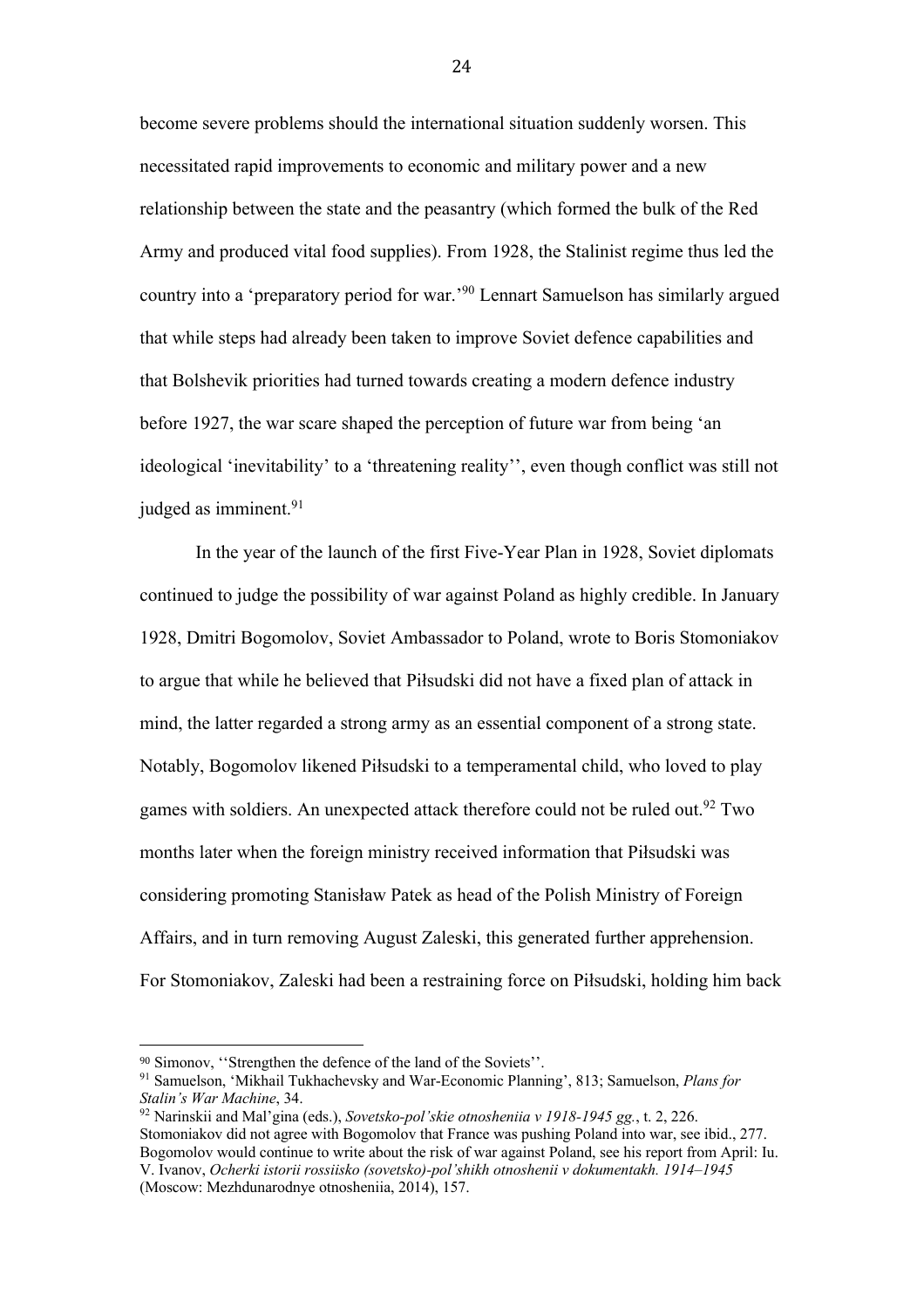from impulsive actions. His removal would be viewed as evidence of growing militarism in Poland (though on the other hand, Stomoniakov also noted that the Polish government was still seeking a sizeable loan from the United States, which would dissuade it from impulsive military action).<sup>93</sup> Even so, Poland remained seen as a direct military threat in 1928 and was discussed as such by the Politburo in April.<sup>94</sup>

Stomoniakov then wrote to Bogomolov in May on the Polish military threat in reference to apparently trustworthy information purporting to show that the Polish government saw declaration of Western Ukraine as an independent republic, and its inclusion in federation with Poland, as a step towards future war. This development would apparently be supported by Winston Churchill, whose anti-communist beliefs the Bolsheviks were keenly aware.<sup>95</sup> One month later, Bogomolov wrote to the NKID Collegium on this point: 'If Poland decides on a military adventure against us, it will be carried out under the slogan of 'freedom' for Ukraine, and for this, she must first create and strengthen her Ukrainian rear in Western Ukraine.'96 The potential threat to Ukraine was reiterated by the Foreign Department of the OGPU later in August. In a report sent to the senior party leadership, the OGPU argued that Piłsudski's primary goal was the seizure of Ukraine and that an attack was being prepared. Once again it was the British who would apparently simultaneously carry out a naval blockade.<sup>97</sup> As had been true during the 1919-1920 Soviet-Polish War, Ukraine was still regarded the vulnerable point where an attack would come.

 

<sup>93</sup> Narinskii and Mal'gina (eds.), *Sovetsko-pol'skie otnosheniia v 1918-1945 gg.*, t. 2, 291

<sup>94</sup> O. N. Ken and A. I. Rusapov, *Politbiuro TsK VKP(b) i otnosheniia SSSR s zapadnymi sosednimi gosudarstvami (konets 1920-1930-kh gg.): problem, oput, kommentarii* (St Petersburg: Evropeiskii Dom, 2000) 82.

<sup>95</sup> Narinskii and Mal'gina (eds.), *Sovetsko-pol'skie otnosheniia v 1918-1945 gg.*, t. 2, 303. Stomoniakov, however, suggested that Piłsudski's ill-health cast doubt on this plan. The Soviets were well-aware of the 'campaign' in the Polish press for the separation of Ukraine from the Soviet Union. See ibid., 319.

<sup>96</sup> Ibid., 324.

<sup>97</sup> Ul', Khaustov and Zakharov (eds.), *Glazami Razvedki*, 261; Shearer, 'Stalin at War, 1918-1953', 193-4.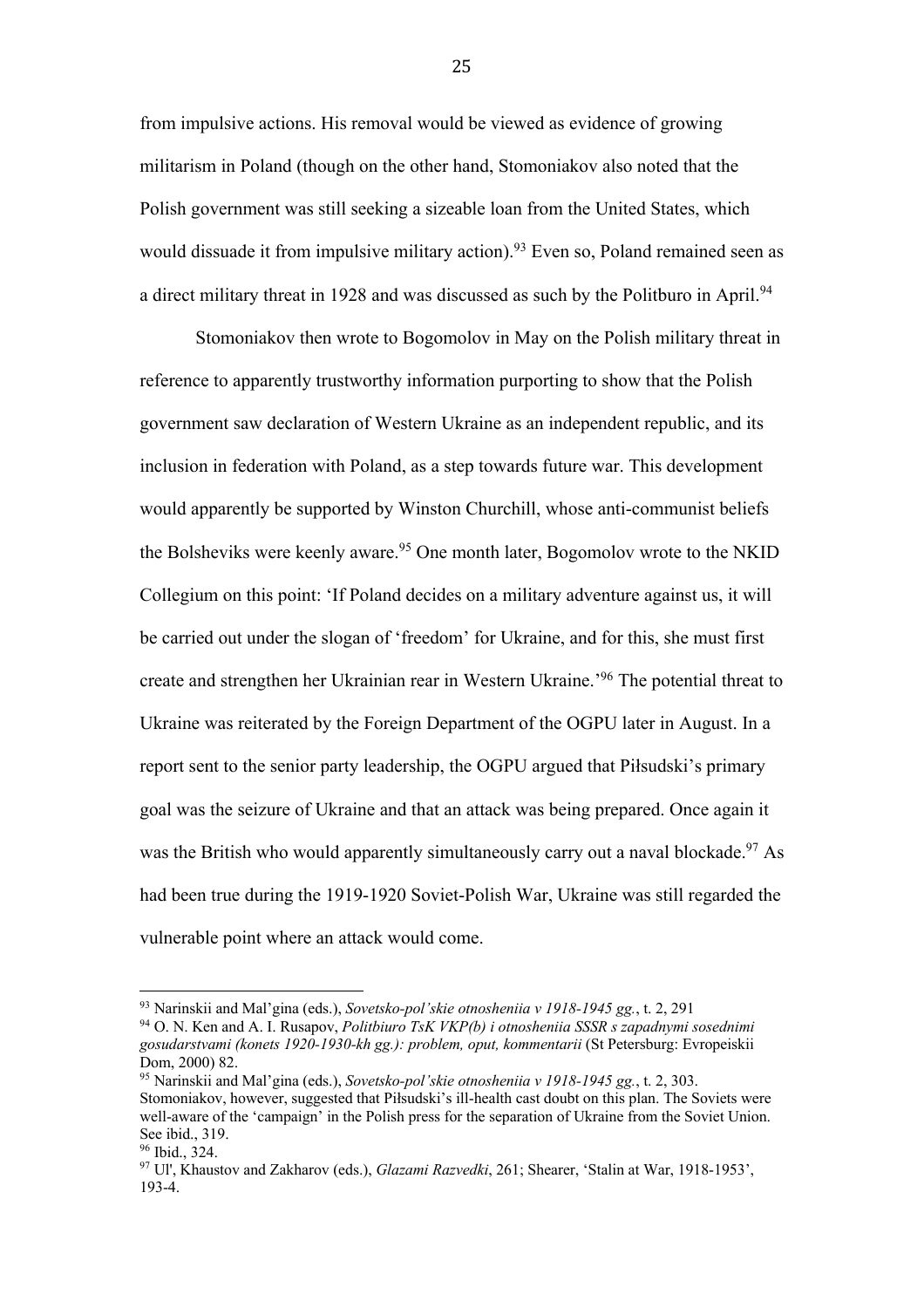While Stalin remained convinced that war was not imminent, during 1928 his mind, along with other senior Bolsheviks, had turned towards the building up of reserves in the Soviet Union. In a speech given to the July 1928 Plenum of the Central Committee, Stalin directly referred to possible war against Poland and the need for additional grain reserves:

First, we are not guaranteed against military attack. Do you think it is possible to defend the country, not having any reserves of bread for the army?...Can we, in the event of an attack by our enemies carry out a war with the Poles at the front and with men in the rear for the sake of getting an emergency supply of bread for the army? No, we cannot and should not. To defend the country, we must have known reserves to supply the army, at least for the first six months.<sup>98</sup>

The 1928 harvest, however, like the crop of the previous year, was poor, magnifying a growing grain crisis and food supply problem.<sup>99</sup> The interlinked dangers of war – primarily foreseen against Poland – and declining agricultural yields concentrated minds on pushing through the grain requisitions that would lead to collectivisation.

Two years later in 1930 Stalin now saw the military threat from Poland in more pressing terms. He ordered Tukhachevskii to plan for war and in a letter to Molotov from September argued that Poland was putting together a coalition with the

<sup>98</sup> V. P. Danilov, R. Manning and L. Viola (eds.), *Tragediia Sovetskoi derevni: kollektivizatsiia i raskulachivanie: dokumenty i materially v 5 tom., 1927-1938 gg*., t. 1 (Moscow: Rosspen, 1999-2004) 327. Voroshilov proclaimed in a speech to a military audience in March 1928 that there was no imminent danger of war but that new methods were being used by hostile countries, including economic blockade. It is no surprise that the leadership started to think more seriously about the selfsufficiency of the Soviet Union. RGASPI, f. 74, op. 2, d. 12, l. 37. <sup>99</sup> Davies, *The Socialist Offensive*, 41-42.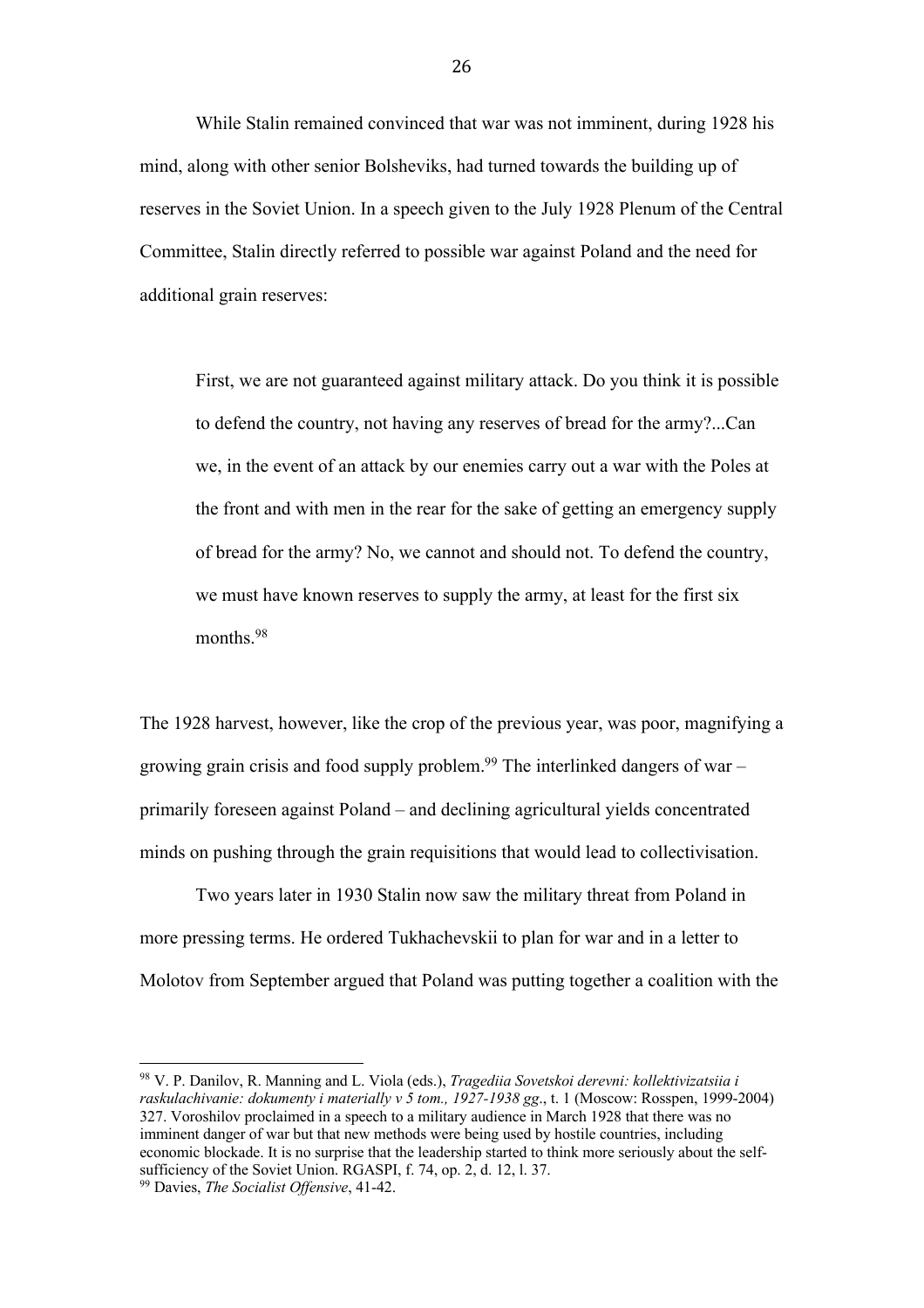Baltic States which threatened Leningrad and right-bank Ukraine. Military reserves needed to be increased and 'considerable funds' set aside to ensure Soviet victory. Stalin suggested such funds could be found in increased vodka production.<sup>100</sup> One month later, and after receiving interrogation transcripts from the OGPU investigation into the so-called Industrial Party, a group accused of carrying out espionage and sabotage, Stalin questioned political police head, Viacheslav Menzhinskii, as to why the 1930 intervention had not yet occurred. The timing of an intervention had featured in the testimony of one Professor Leonid Ramzin and Stalin demanded that this be a focus of questions in future interrogations, particularly why the intervention in 1930 had been postponed and whether this was because neither Poland nor Romania were ready to attack. With this information, Stalin believed it was possible to run a Comintern campaign to 'head off the interventionists for one to two years'.101 As it had been true in the past, Stalin's strategy was to play for time.

Alongside providing momentum behind the first Five-Year Plan and the collectivisation drive, the perceived military threat from Poland, and especially to Ukraine and the western borderlands, encouraged a surge in repression on the ground. As shown above, the regime had for a long time made connections between the dangers of sabotage and subversion and preparations for an invasion of the Soviet Union. And before Stalin's attentions fell on the investigation into the Industrial Party in 1930, these same connections were made during the high-profile Shakhty case of 1928. In March of that year, Genrikh Iagoda made clear to Stalin that an associated counterrevolutionary organisation to the Shakhty conspirators had been operating in Don Basin Coal Administration and directed from Poland and Germany. Its activity

<sup>100</sup> Samuelson, *Plans for Stalin's War Machine*, 135; Naumov, Khlevniuk and Lih (eds.), *Stalin's Letters to Molotov*, 208.<br><sup>101</sup> Ibid., 196.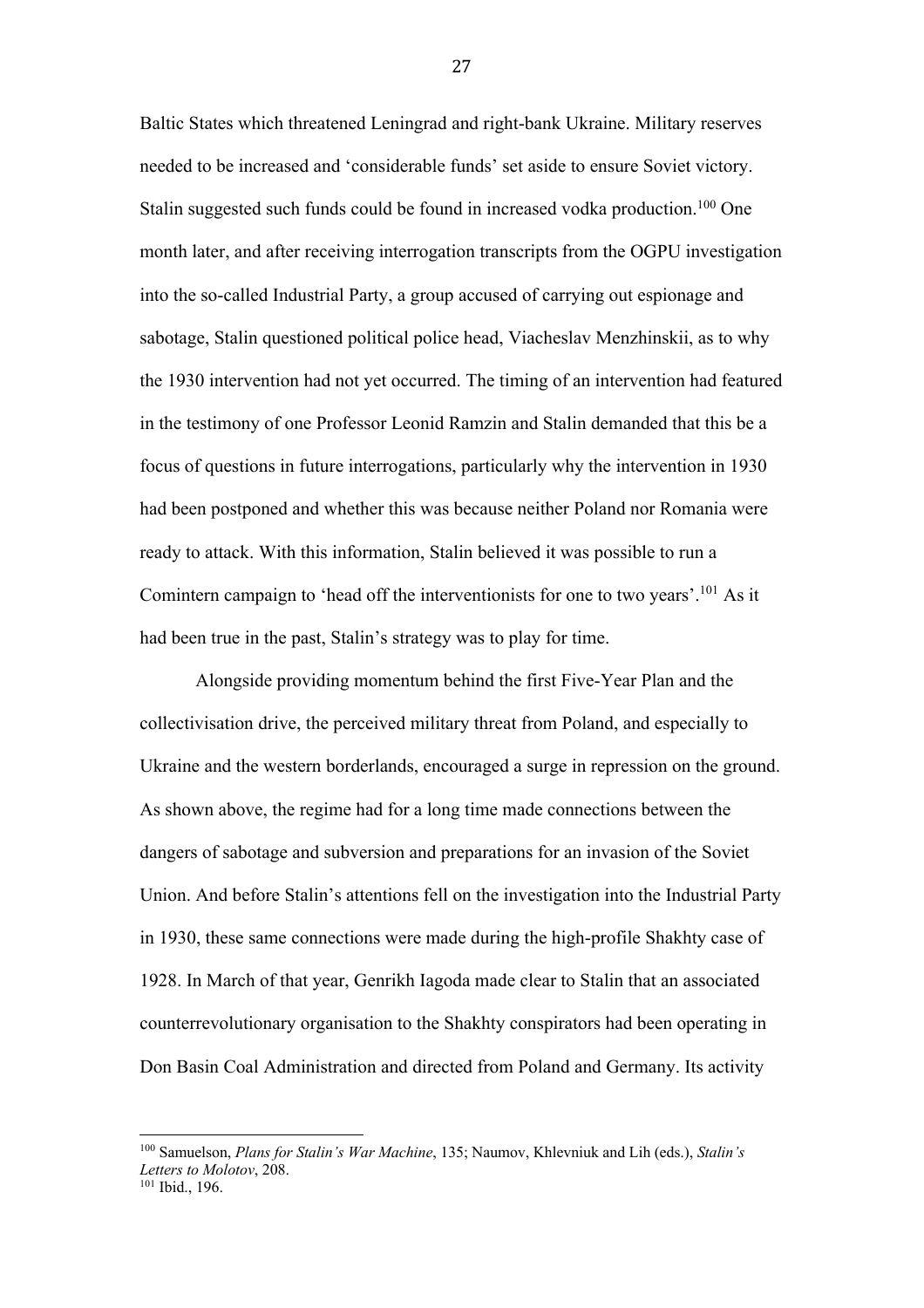was supposedly tied to a future military intervention.<sup>102</sup> Then at a plenum of the Central Committee in April 1928, Aleksei Rykov 'fully confirmed' a connection between the Shakhty case and Polish intelligence.<sup>103</sup> One year on from the Shakhty case, the OGPU launched a similar investigation into the so-called Union for the Liberation of Ukraine, an organisation it claimed was closely linked to Petliurite groups supposedly planning uprisings to assist a Polish intervention. The culmination was a show trial of predominately Ukrainian intellectuals. 104

Ukraine suffered devastating consequences from the connections increasingly drawn between internal subversion and a forthcoming invasion. As we have seen, since the Soviet-Polish War, the Bolsheviks saw the republic as a focal point for subversives of various kinds and as the point where a new Polish attack would come. It remained at the centre of political police attentions for this reason. In 1930, the year during which Stalin's mind was fixed on a possible war against Poland and a coalition of border states, the OGPU conducted widespread searches and arrests in Ukraine of groups supposedly with connections to Poland.12,000 people were arrested across the year and accused of belonging to counterrevolutionary groups and preparing 'armed revolution'.<sup>105</sup> Further cases of Polish espionage were recorded. The threat of Polish intervention was a prominent theme in OGPU reports on local counterrevolutionary organisations throughout 1930 and 1932.106

 

<sup>102</sup> David Shearer and Vladimir Khaustov, *Stalin and the Lubianka: a Documentary History of the Political Police and Security Organs in the Soviet Union, 1922-1953* (New Haven: Yale University Press, 2015) 72.

<sup>103</sup> V. P. Danilov et al. (eds.), *Kak lomali NEP: stenogrammy plenumov TsK VKP(b) 1928-1929 gg. v 5-ti tomakh. Tom 1. Ob'edinennyi plenum TsK i TsKK VKP(b) 6-11 Aprelia 1928 g.* (Moscow: Mezhdunarodnyi fond "demokratiia", 2000) 156-7.

<sup>104</sup> Volodymyr Prystaiko and Iurii Shapoval, *Sprava 'Spilky Vyzvolennia Ukrainy': Nevidomi Dokumenty i Fakty* (Kyiv: Intel, 1995) 160, 352.

<sup>105</sup> Anne Applebaum, *Red Famine: Stalin's War on Ukraine* (London: Penguin, 2017) 152-3, 160. <sup>106</sup> Elena Borisenok, *Fenomen Sovetskoi Ukrainizatsii, 1920-30-e gody* (Moscow: Izdatel'stvo "Evropa", 2006) 198; *"Sovershenno Sekretno": Lubianka Stalinu o polozhenii v strane*, t. 9, 432-445; ibid, t. 8, ch. 2, 1531-47. DHASBU, f. 13, 1068, ll. 1-61.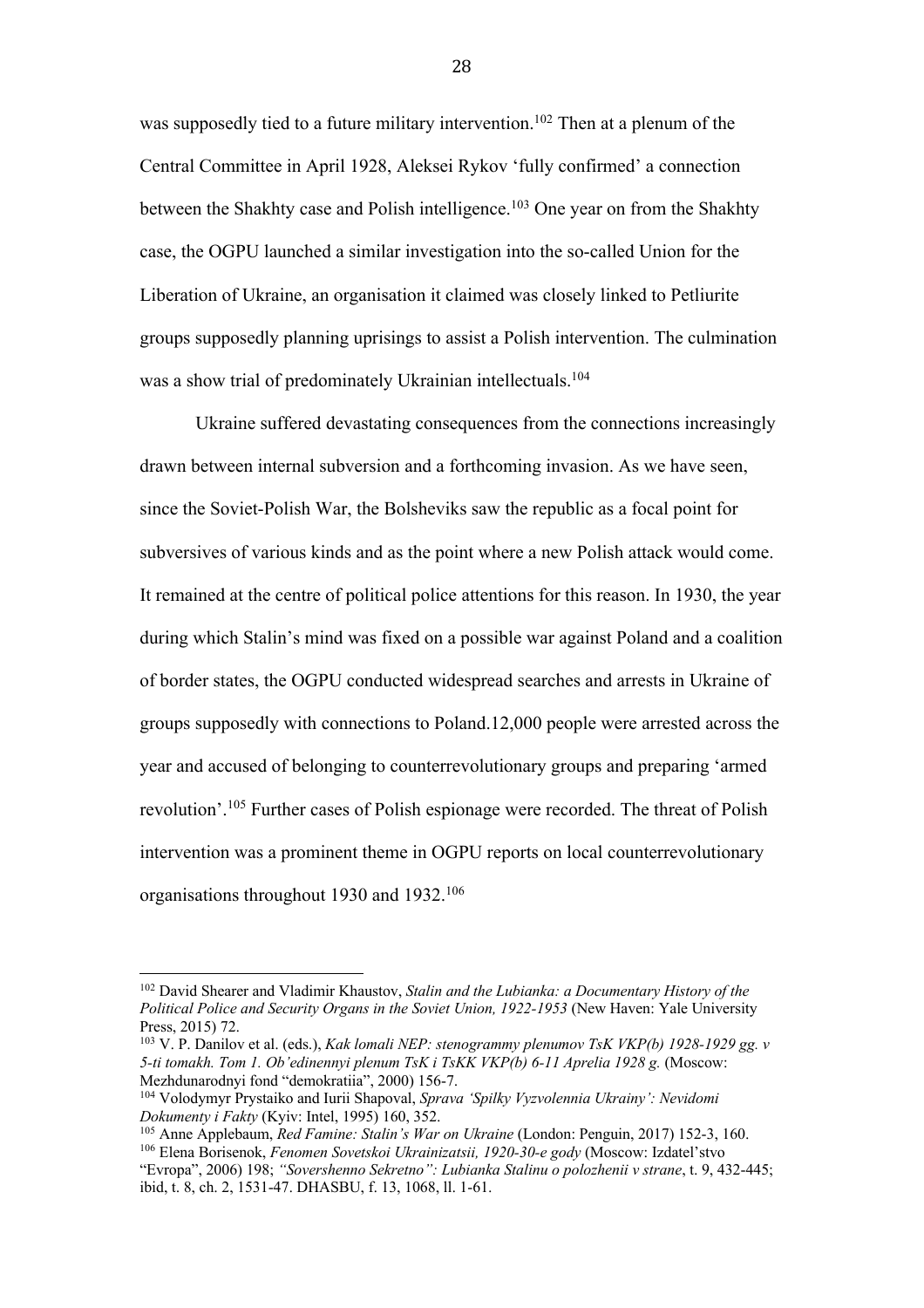The OGPU also escalated the nature of its operations from 1930. In March, the border zones of right-bank Ukraine and Belorussia were purged of supposed spies, kulaks and counterrevolutionaries. Those of Polish nationality were targeted.<sup>107</sup> A central reason behind this repression were concerns that 'kulak disturbances' might encourage a Polish intervention and that counterrevolutionary kulak groups – carrying out espionage and subversion – were trying to ensure its success and the separation of Ukraine from the Soviet Union.<sup>108</sup> As shown at the outset of this article, this threat remained at the forefront of Stalin's mind, who complained to Kaganovich about the possibility of losing Ukraine to Poland in August 1932. At the end of that year, Vsevolod Balitskii, head of the Ukrainian GPU, reported to Stalin about the existence of a 'widespread Polish-Petliurite insurgent underground' in Ukraine, which Stalin then had circulated among the party leadership.<sup>109</sup> Further cleansing operations of the western borders soon followed in March 1933, supposedly revealing counterrevolutionary groups organised by the Polish and Finnish general staffs and operating in strategic positions, such as railroad junctions and defence installations.110 In July 1933, Balitskii again reported to Stalin on the subversive operations against the POV in Ukraine, the central organisation in these supposed conspiracies, showing the long-lasting imprint of this perceived subversive threat.<sup>111</sup> Indeed, operations

<sup>108</sup> Ken and Rusapov, *Politbiuro TsK VKP(b) i otnosheniia SSSR s zapadnymi sosednimi gosudarstvami*, 514-515; *"Sovershenno Sekretno": Lubianka Stalinu o polozhenii v strane*, t. 8, ch. 2,

<sup>107</sup> RGASPI, f. 17, op. 162, d. 8, ll. 109-10. Lynne Viola, *The Unknown Gulag: The Lost World of Stalin's Special Settlements* (Oxford: Oxford University Press, 2009), 28; Viola, *The Tragedy of the Soviet Countryside: The War Against the Peasantry, 1927-1930*: vol 1 (New Haven: Yale University Press, 2005) 215.

<sup>1258-1344.</sup> In June 1930, the Ukrainian OGPU reported on a large counterrevolutionary organisation in Kharkov that supposedly aimed to overthrow Soviet power in Ukraine and transfer the republic to Poland. The OGPU noted that the Polish second department was carrying out constant intelligence in Ukraine in preparation of war. See DHASBU, f. 13, ark 124, ll. 32, 115. For similar see, DHASBU, f. 13, ark 90.

<sup>&</sup>lt;sup>109</sup> Yuri Shapoval, 'Vsevolod Balytsky and the Holodomor of 1932-33'. https://holodomor.ca/wpcontent/uploads/2016/05/Shapoval-article-translated-BK-ekm-emy-done-1.pdf, 8.

<sup>110</sup> Shearer and Khaustov, *Stalin and the Lubianka*, 114.

<sup>111</sup> DHASBU, f. 13, ark. 180, t. 4, l. 30.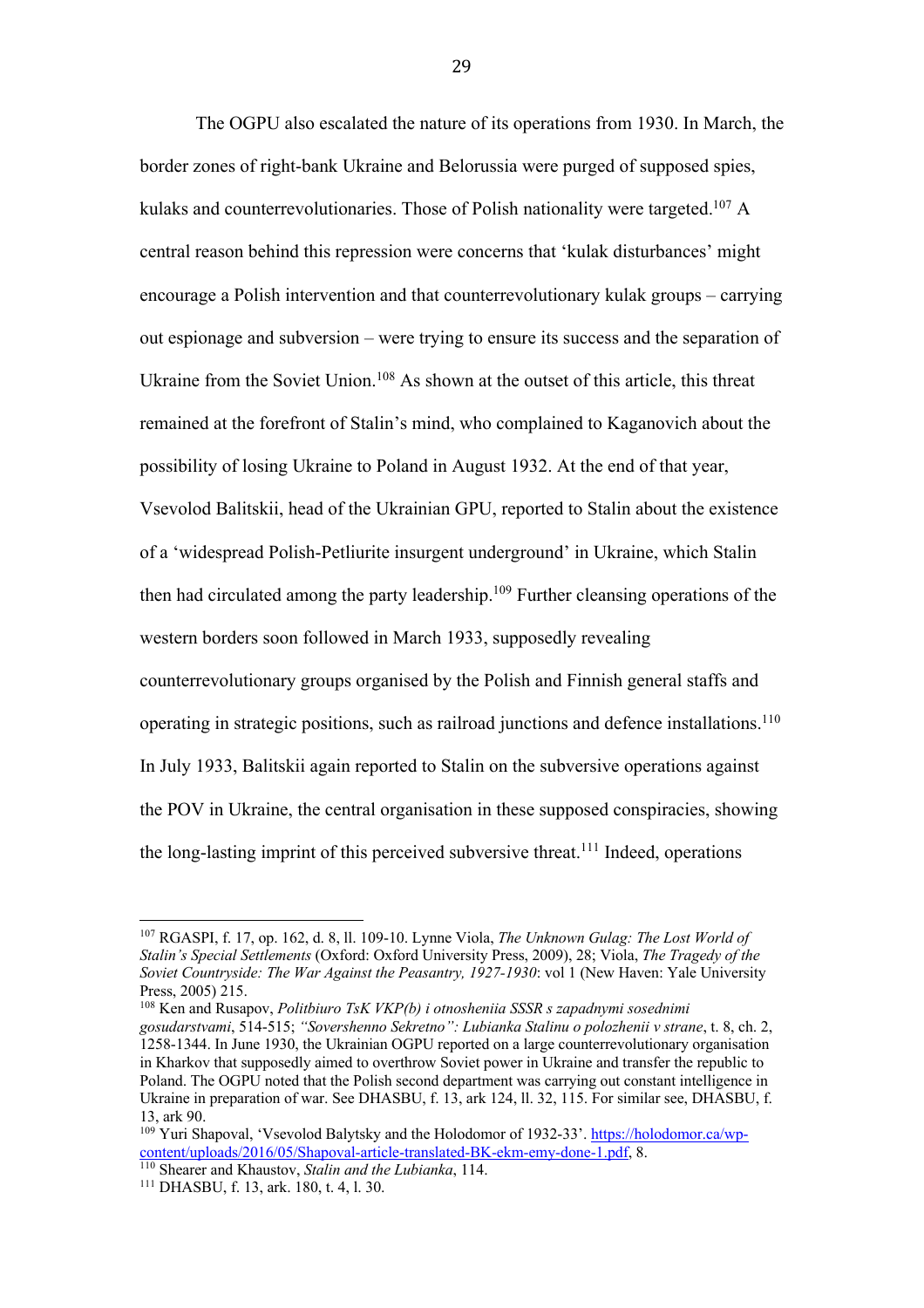against the POV would continue into 1934.112 Tens of thousands of Poles and Germans were later sent away from the border regions to Central Asia in 1935 in a further round of deportations.<sup>113</sup>

At the Twelfth Congress of the Communist Party of Ukraine in 1934, Balitskii proclaimed that a dangerous bloc of Ukrainian nationalists, backed by German and Polish fascism, had been crushed. Yet according to him, the separation of Ukraine from the Soviet Union remained the goal of Ukrainian counterrevolutionary groups, which saw the republic as a bridgehead 'on which the struggle against the Soviet government will develop'.114 In this way, despite the upsurge in state violence and mass deportations carried out on the ground in the early 1930s, Ukraine maintained its status as a vulnerable republic. This view was fuelled by the sudden and widespread popular backlash against grain requisitions and collectivisation from the late 1920s, but it was also a consequence of a perception of sustained Polish subversive and military threats stretching back ten years to the Soviet loss of the 1919-20 war. The threat of a new war reared its head on regular occasions in the 1920s and the Soviet leadership saw a perpetual Polish subversive threat to the western border regions. And from the competing voices that tried to assess the nature of the true danger from Poland – from the foreign ministry, military intelligence and political police – Stalin's view by the end of the 1920s was centred on war with capitalism being inevitable, if not in the imminent future, and that Poland was a direct military threat. This not only required the Soviet Union to quickly build its grain reserves but also strengthen its military power for the future war, giving further weight to the decision to turn away from NEP and towards industrialisation and

 

<sup>112</sup> Ibid., l. 92.

<sup>113</sup> James Morris, 'The Polish Terror: Spy Mania and Ethnic Cleansing in the Great Terror', *Europe-Asia Studies* 56/5 (2004) 757.

<sup>114</sup> See Holodomor Studies 3, no. 1-2 (2011) 189.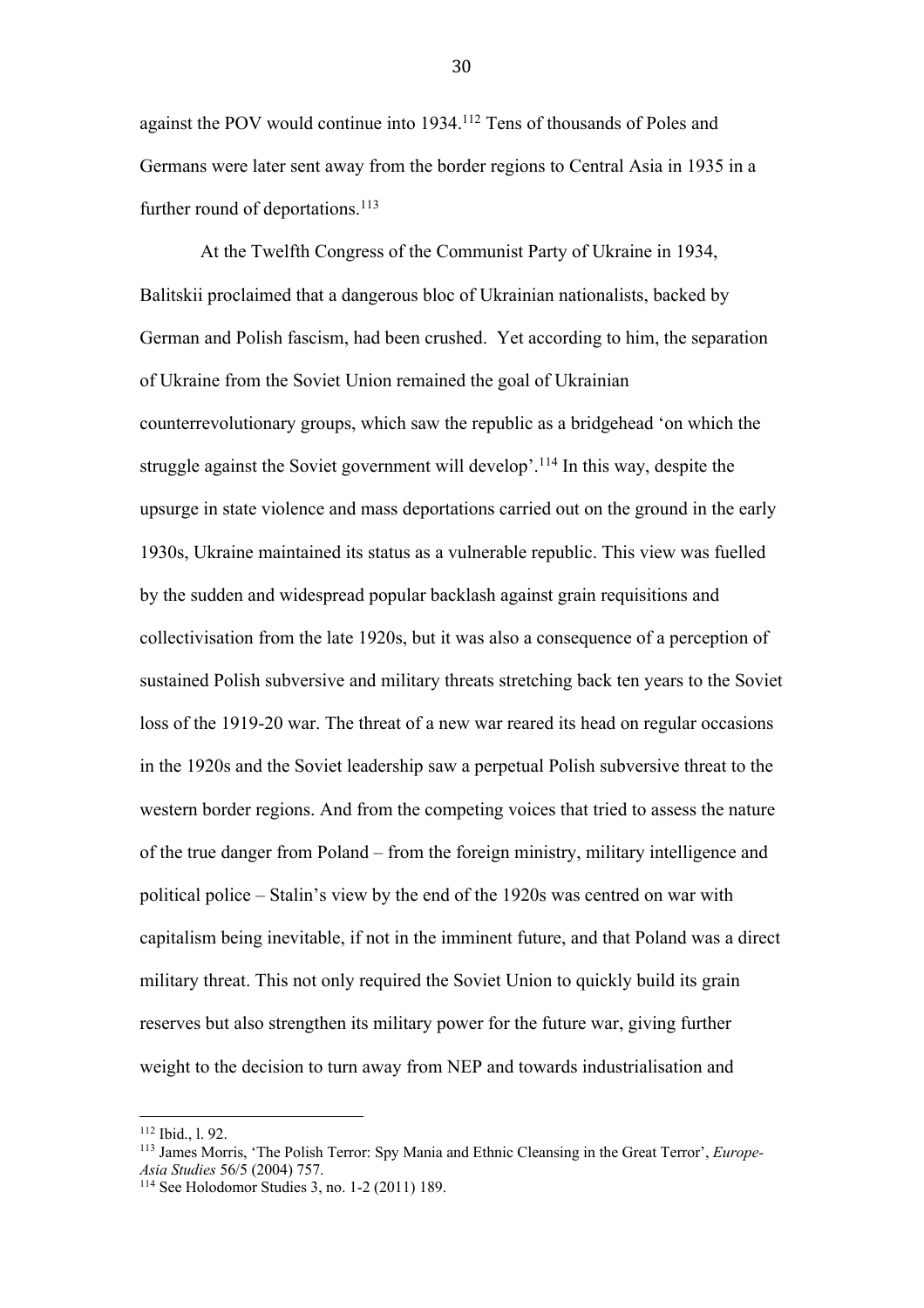collectivisation. At the same time, the perceived threat to the western regions from Polish subversion led the OGPU to dramatically escalate its operations, opening the way for the use of mass deportations, methods that would be deployed again more lethally during the late 1930s.

The loss of the Soviet-Polish War was therefore not an event that moderated the early Bolshevik regime in any meaningful sense. The reverse was true. The stunning loss of this conflict in 1920, and the manner in which the Bolsheviks then interpreted Soviet-Polish relations in the context of what they saw as capitalist encirclement and anticipated future war, was a key factor in encouraging the transformation of the state through industrialisation and collectivisation and the use of increasingly repressive practices in this important transitional period.

#### **References**

Applebaum, Anne, *Red Famine: Stalin's War on Ukraine* (London: Penguin, 2017)

Berelovich, A. and V. Danilov (eds.), *Sovetskaia derevnaia glaszami VChK-OGPU-NKVD. 1918-1939. Dokumenty i materialy*. t. 1. 1918-1922 (Moscow: Rosspen, 2000)

Borisenok, Elena, *Fenomen Sovetskoi Ukrainizatsii, 1920-30-e gody* (Moscow: Izdatel'stvo "Evropa", 2006)

Bruski, Jan Jacek, *Between Prometheism and Realpolitik. Poland and Soviet Ukraine, 1921*-*1926* (Krakow: Jagiellonian University Press, 2016)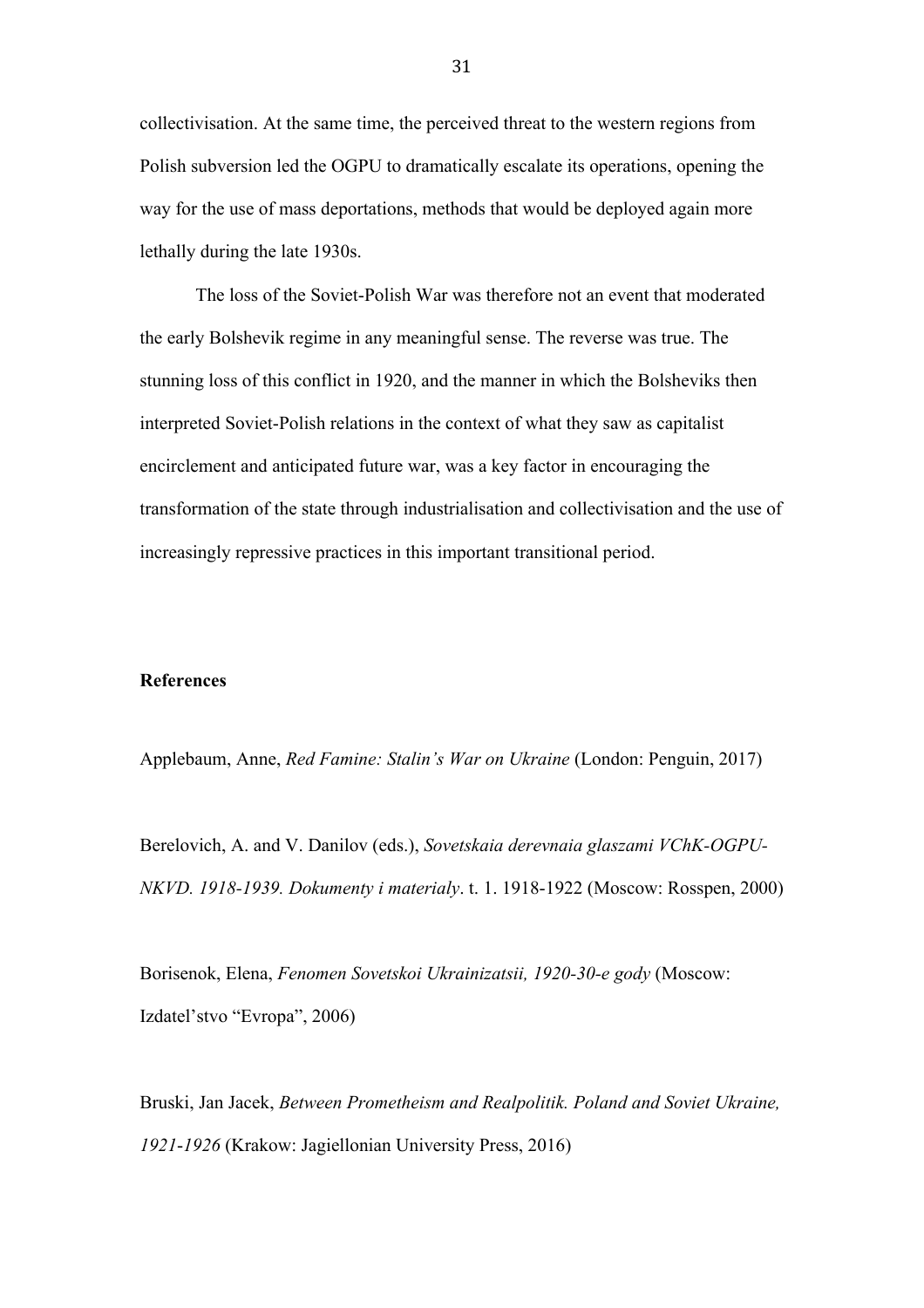Carley, Michael, *Silent Conflict: A Hidden History of Early Soviet-Western Relations* (Maryland: Rowman & Littlefield, 2014)

Chebrikov, Viktor, *Istoriia sovetskikh organov gosudarstvennoi bezopasnosti: uchebnik.* (Moscow: KGB, 1977)

Danilov, V. P. et al (eds.), *Kak lomali NEP: stenogrammy plenumov TsK VKP(b) 1928-1929 gg. v 5-ti tomakh. Tom 1. Ob'edinennyi plenum TsK i TsKK VKP(b) 6-11 Aprelia 1928 g.* (Moscow: Mezhdunarodnyi fond "demokratiia", 2000)

Danilov, V. P., R. Manning and L. Viola (eds.), *Tragediia Sovetskoi derevni: kollektivizatsiia i raskulachivanie: dokumenty i materially v 5 tom., 1927-1938 gg*., t. 1 (Moscow: Rosspen, 1999-2004)

Davies, Norman, *White Eagle, Red Star: The Polish-Soviet War 1919-1920 and 'The Miracle on the Vistula'* (London: Pimlico, 2003)

Davies, R. W., *The Socialist Offensive: The Collectivisation of Soviet Agriculture, 1929-30* (Palgrave Macmillan, 1980)

*Dokumenty vneshnei politiki SSSR.* t. 4 (Moscow: Gospolitizdat, 1960)

Gatagova, L. S., L. P. Kosheleva and L. A. Rogovaia (eds.), *TsK RKP(b) – BKP(b) i natsional'nyi vopros, kniga 1 1918-1933 gg.* (Moscow: Rosspen, 2005)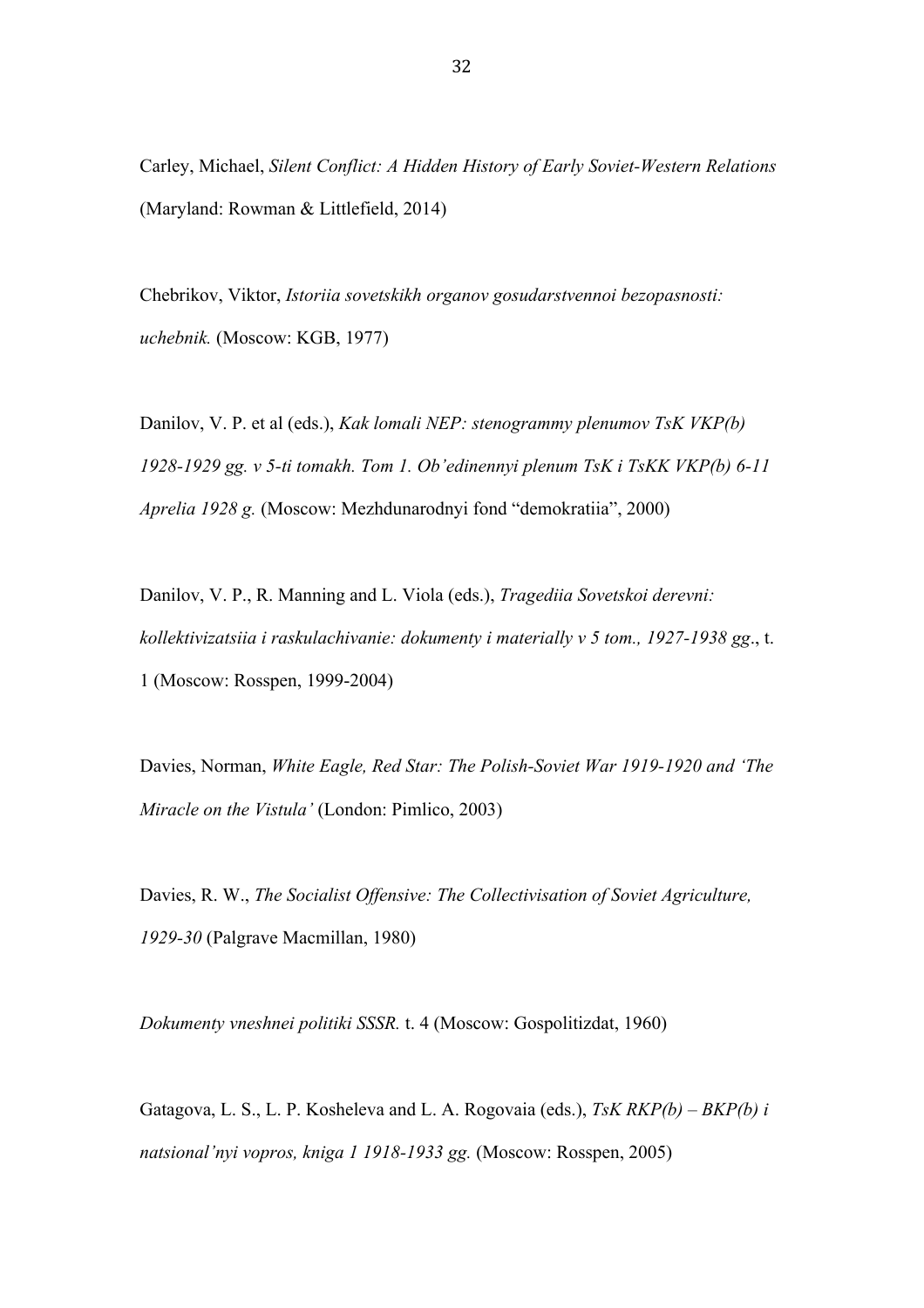Goldin, Vladislav, *Rossiiskaia voennaia emigratsiia i sovetskie spetssluzhby v 20-e godu XX veka* (St Petersburg: Poltorak, 2010)

Gorbunov, Evgenii, *Stalin i GRU* (Moscow: Iauza, Eksmo, 2010)

Haslam, Jonathan, *Near and Distant Neighbours: A New History of Soviet Intelligence* (Oxford: Oxford University Press, 2015)

Holodomor Studies 3, no. 1-2 (2011)

Ivanov, Iu. V., *Ocherki istorii rossiisko (sovetsko)-pol'shikh otnoshenii v dokumentakh. 1914*–*1945* (Moscow: Mezhdunarodnye otnosheniia, 2014)

Ken, O. N. and A. I. Rusapov, *Politbiuro TsK VKP(b) i otnosheniia SSSR s zapadnymi sosednimi gosudarstvami (konets 1920-1930-kh gg.): problem, oput, kommentarii* (St Petersburg: Evropeiskii Dom, 2000)

Khaustov, V. N., V. P. Naumov, and N. S. Plotnikova (eds.), *Lubianka. Stalin i VChK-GPU-OGPU-NKVD, ianvar' 1922–dekabr' 1936*, (Moscow: Mezhdunarodnyi fond "Demokratiia", 2003)

Kokin, S. A., R. Iu. Podkur and O. S. Rubl'ov (eds.), *Sprava "Pol's'koi Organizatsii Viis'kovoi" v Ukraini. 1920-1938 rr.: Zbirnykh dokumentiv ta materialiv* (Kyiv: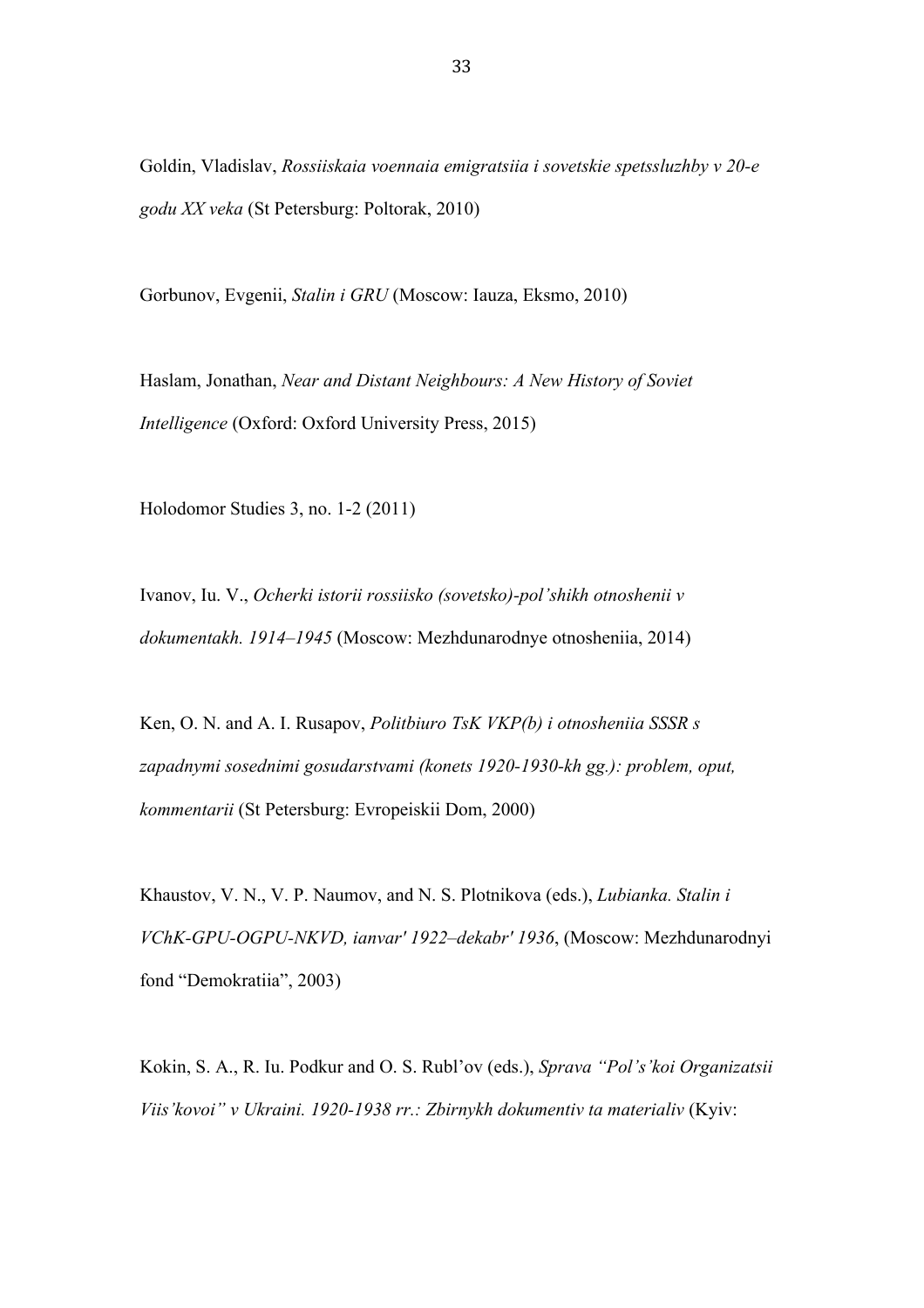Holovna redkolehiia naukovo-dokumental'noi serii knyh "Reabilitovani istoriieiu", 2011)

Khlevniuk, O. V. et al. (eds.), *Stalin i Kaganovich perepiska. 1931-1936 gg.* (Moscow: Rosspen, 2001)

Kol'tiukov, A. A. et al. (eds.) *Russkaia voennaia emigratsiia 20-kh- 40-kh godov XX v.; Dokumenty i materialy*, t. 4 (Moscow: RGGU, 2007)

Kotkin*,* Stephen, *Stalin*, *Vol. I: Paradoxes of Power, 1878-1928* (London: Penguin, 2014)

Lih, Lars T., Oleg V. Naumov and Oleg V. Khlevniuk (eds.), *Stalin's Letters to Molotov: 1925-1936* (New Haven: Yale University Press, 1995)

Morris, James, 'The Polish Terror: Spy Mania and Ethnic Cleansing in the Great Terror', *Europe-Asia Studies* 56/5 (2004) 751-766

Narinskii, M. M. and A. V. Mal'gina (eds.), *Sovetsko-pol'skie otnosheniia v 1918- 1945 gg. Sbornik dokumentov v chetyrekh tomakh. t. 2 1926-1932* (Moscow: Aspekt Press, 2017)

Plekhanov, A. A. and A. M. Plekhanov (eds.), *F. E. Dzerzhinskii – Predsedatel' VChK–OGPU, 1917–1926. Dokumenty* (Moscow: MFD: Materik, 2007)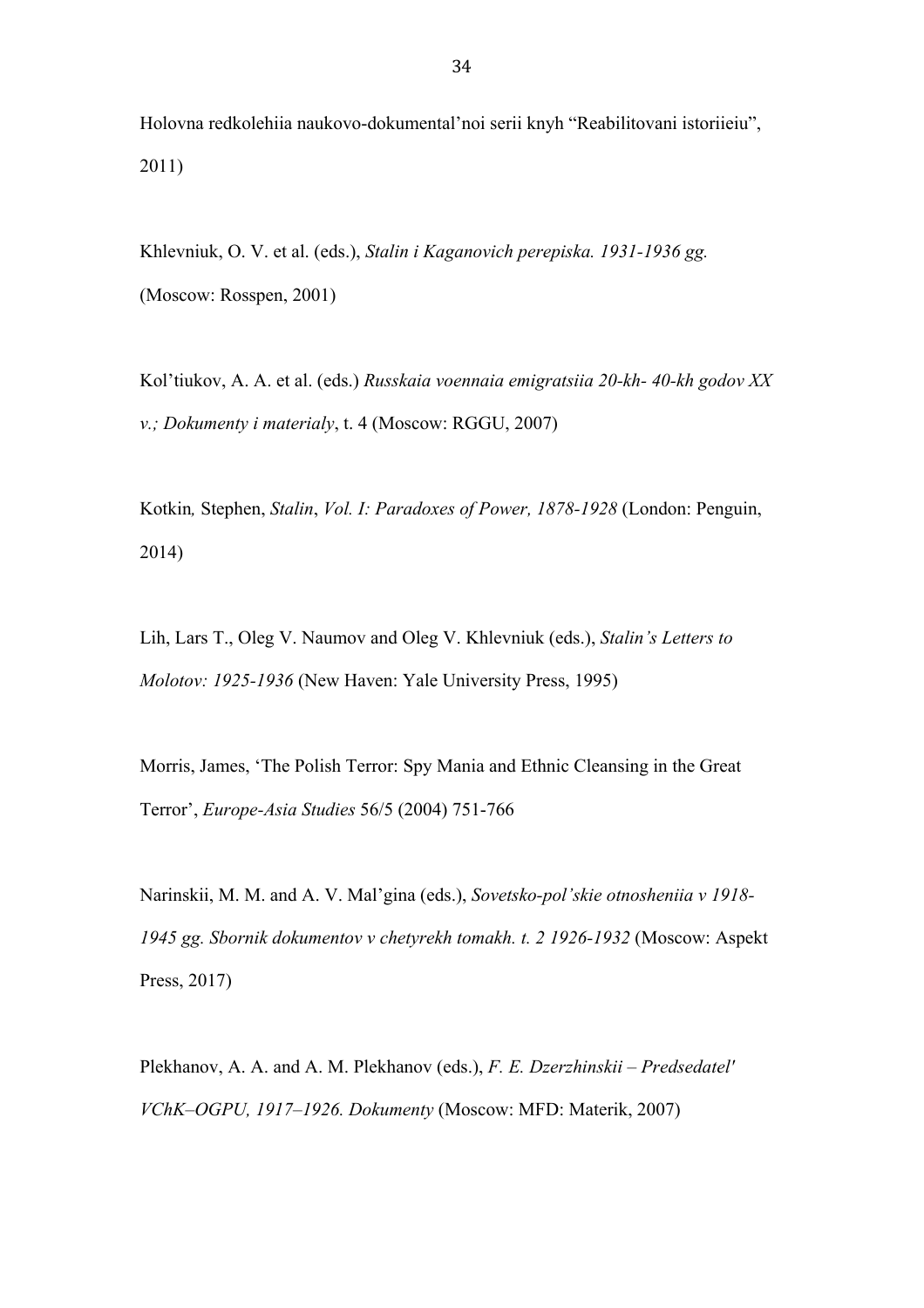Plekhanov, A. M., *VChK-OGPU v gody novoi ekonomicheskoi politiki, 1921-1928* (Moscow: Kuchkovo Pole, 2006)

Prystaiko, Volodymyr and Iurii Shapoval, *Sprava 'Spilky Vyzvolennia Ukrainy': Nevidomi Dokumenty i Fakty* (Kyiv: Intel, 1995)

Rieber, Alfred J., *Stalin and the Struggle for Supremacy in Eurasia* (Cambridge: Cambridge University Press, 2015)

Rudling, Per, *The Rise and Fall of Belarussian Nationalism, 1906-1931* (Pittsburgh: University of Pittsburgh Press, 2014)

Samuelson, Lennart, 'Mikhail Tukhachevsky and War-Economic Planning: Reconsiderations on the Pre-war Soviet Military Build-up', *Journal of Slavic Military Studies* 9/4 (1996) 804-847

Samuelson, Lennart, *Plans for Stalin's War Machine: Tukhachevskii and Military-Economic Planning, 1925-1941* (Basingstoke: Macmillan, 2000)

Sevost'ianov, G. N. et al. (eds.), *"Sovershenno Sekretno": Lubianka Stalinu o polozhenii v strane (1922-1934 gg.)* (Moscow: Nauka, 2001), t. 1, ch. 1-2; t. 2, ch. 1; t. 3; t. 4, ch. 1-2; t. 8, ch. 2; t. 9

Shapoval, Iurii I., 'Vsevolod Balickij bourreau et victim', *Cahiers du Monde Russe* 44/2-3 (2003) 369-402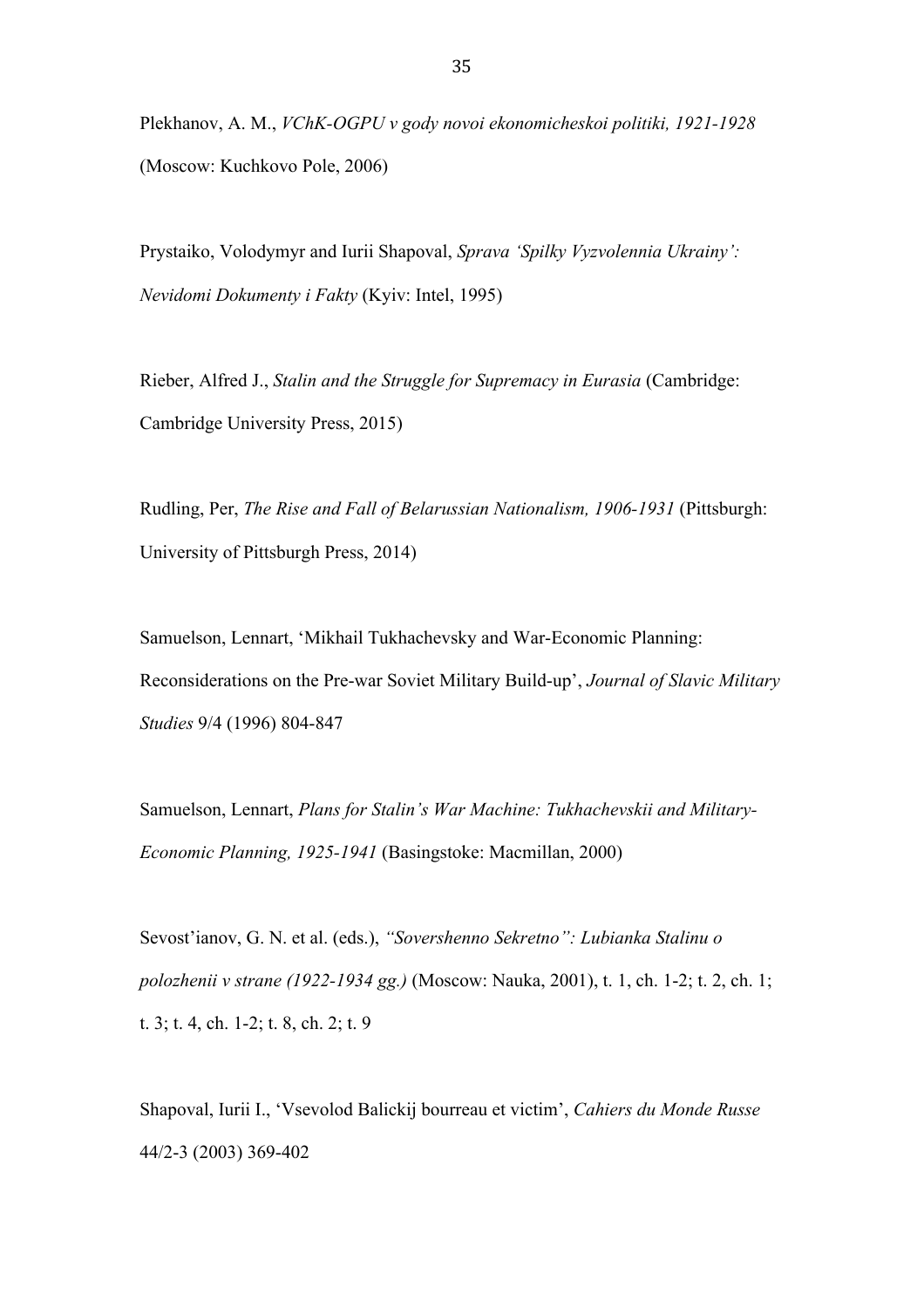Shapoval, Iu., V. Prystaiko, and V. Zolotar'ov (eds.), *ChK –GPU–NKVD v Ukraïni: Osoby, fakty, dokumenty* (Kyiv: Abris,1997)

Shapoval, Yuri 'Vsevolod Balytsky and the Holodomor of 1932-33'. https://holodomor.ca/wp-content/uploads/2016/05/Shapoval-article-translated-BKekm-emy-done-1.pdf

Shearer, David and Vladimir Khaustov, *Stalin and the Lubianka: a Documentary History of the Political Police and Security Organs in the Soviet Union, 1922-1953*  (New Haven: Yale University Press, 2015)

Shearer, David R., *Policing Stalin's Socialism: Repression and Social Order in the Soviet Union, 1924-1953* (New Haven and London: Yale University Press, 2009)

Shearer, David, 'Stalin at War, 1918-1953: Patterns of Violence and Foreign Threat', *Jahrbücher für Geschichte Osteuropas* 66/2 (2018) 188-217

Simonov, N. S., ''Strengthen the defence of the land of the Soviets': the 1927 'war alarm' and its consequences', *Europe-Asia Studies* 48/8 (1996) 1355-1364

Stalin, I. V., *Works*, vol. 8-10 (Moscow: Gosudarstvennoe izdatel'stvo politicheskoi literatury,1954)